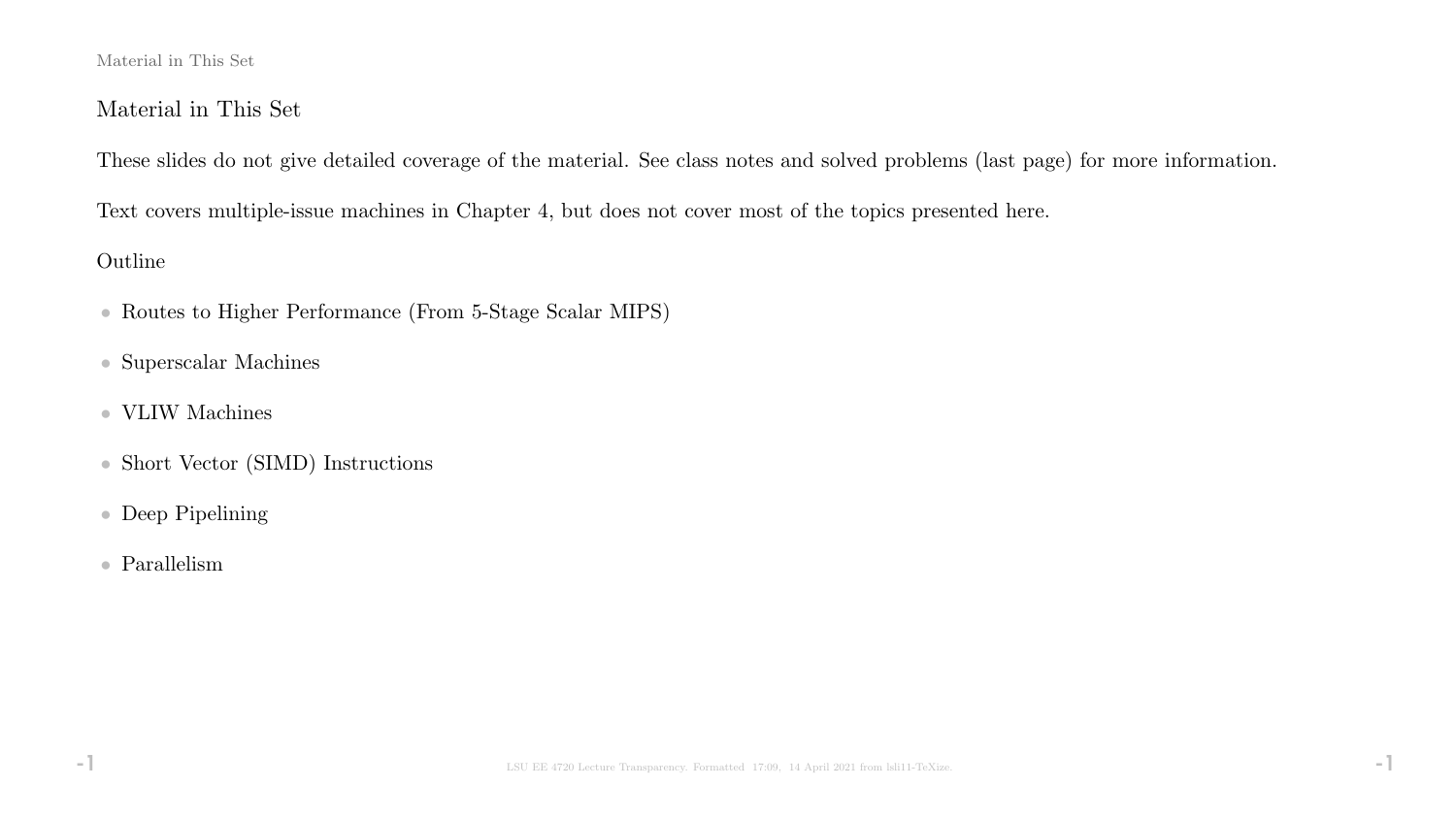Sample Problems  $\gg$  Easy

## Sample Problems

Problems and solutions on <https://www.ece.lsu.edu/ee4720/prev.html>.

## Easy

2018 fep1: 2-way. (a) Show PED for code only using mem insn. (b) Branch

2017 fep2: Show peds. One straight-line, one with loop. Show CPI of given.

2015 fep2: (c) PED of code with a branch.

2012 fep3: (b) Execution on 4-way SS w/o pred. (c) With perfect pred.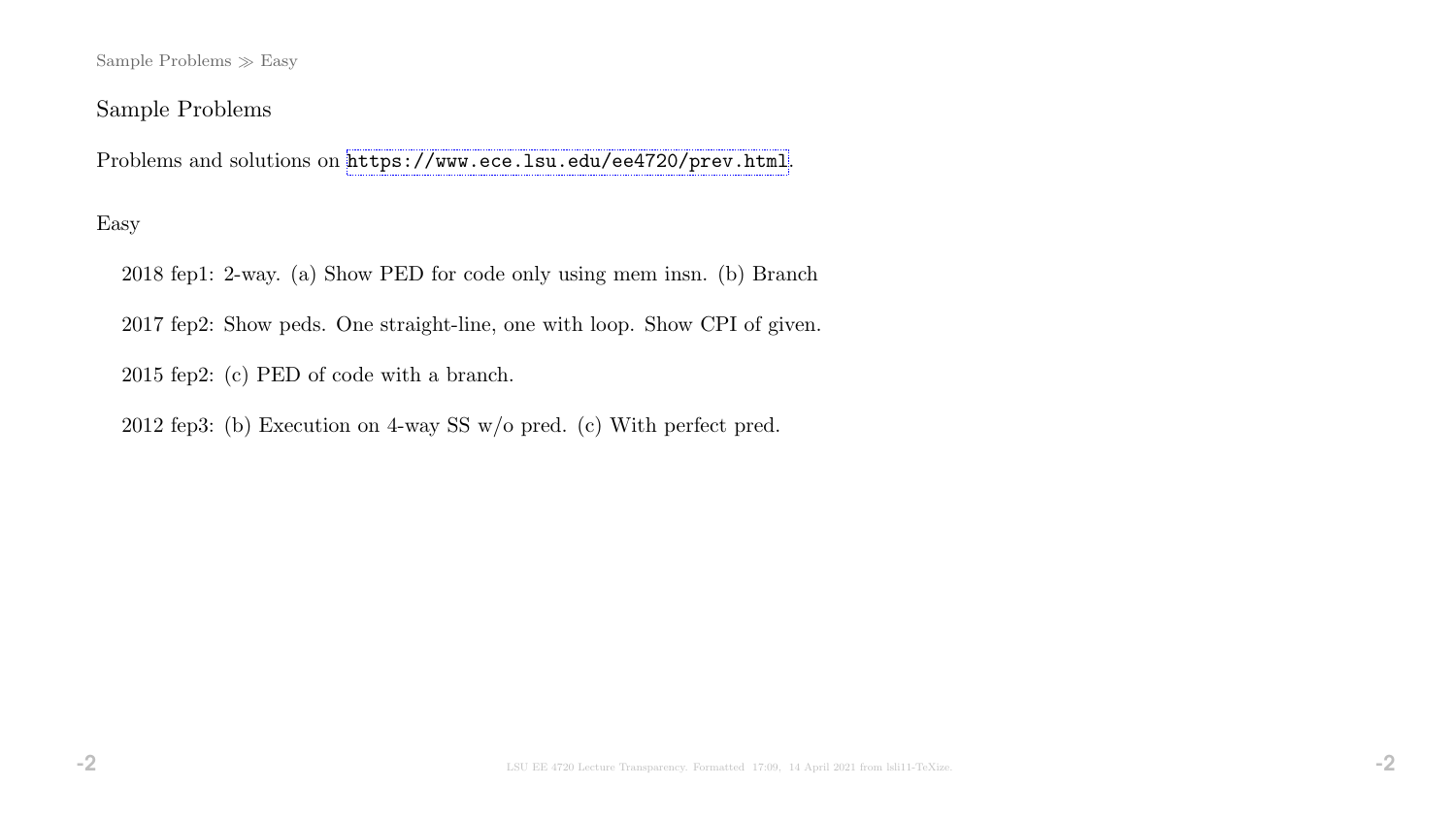Sample Problems  $\gg$  Medium Difficulty

#### Medium Difficulty

2019 fep1: 2-way: Bypass and datapath. Register substitution.

2018 fep1: 2-way. (c) Hardware for branch in slot 1.

2013 fep2: 2-way: (a) Control logic for stall. (b) Special case bypass.

2016 fep1: 2-way: datapath for shared store. Stall logic. Shared load.

2015 fep1: Fused add.

2014 fep2: (a) Logic for dependence within stage. (b) add/sw group.

2014 mtp6: (a) 2-way superscalar v. 10-stage impl.

2013 fep2: (a) Logic for dependence within stage. (b) add/lw group.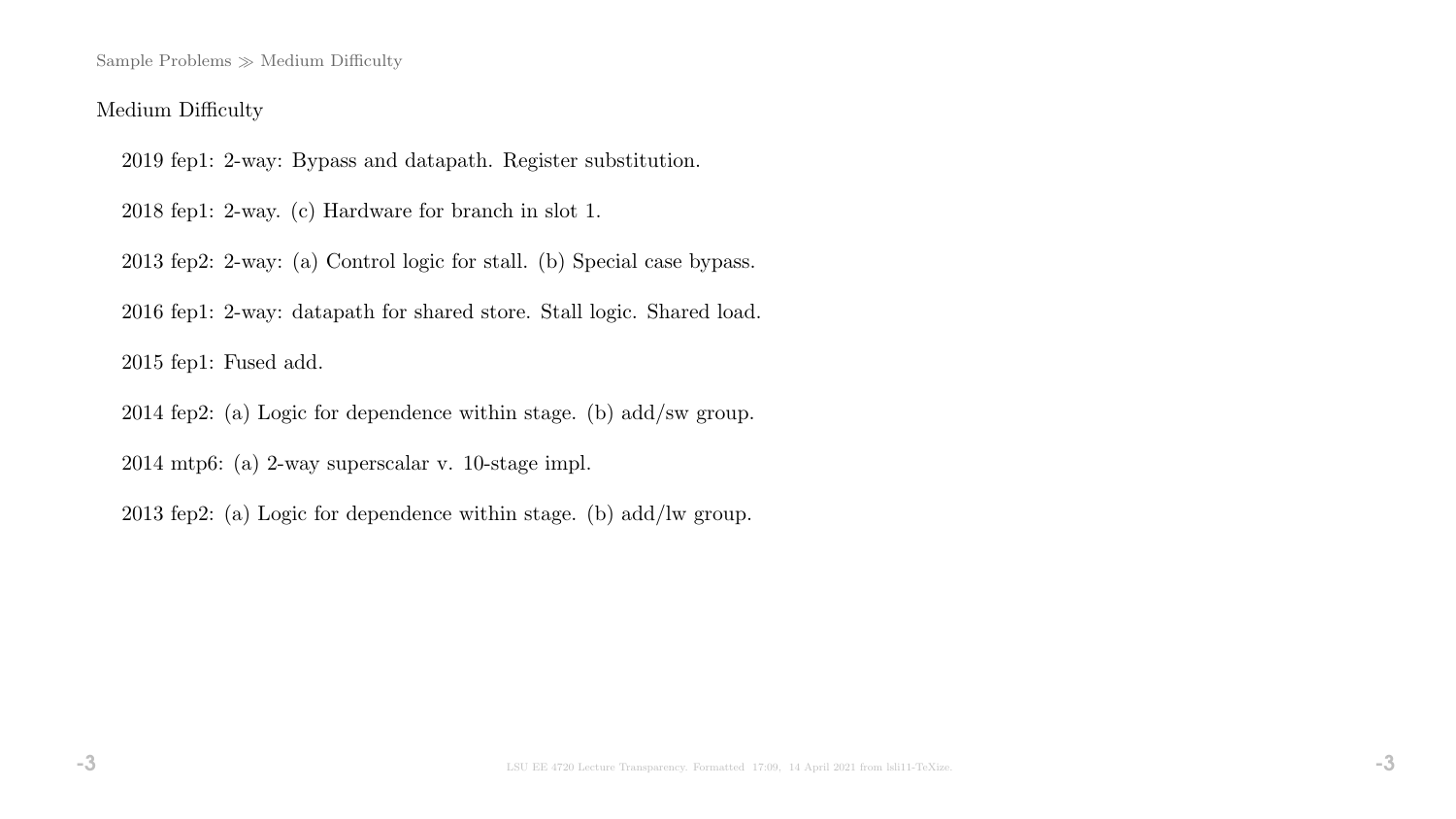## Routes to Higher Performance

We Are Here

The elegant and efficient five-stage RISC implementation.

We have the fastest device technology available (assume).

We have the most talented digital logic designers (assume).

What if our five-stage implementation ... . . . is still not fast enough?

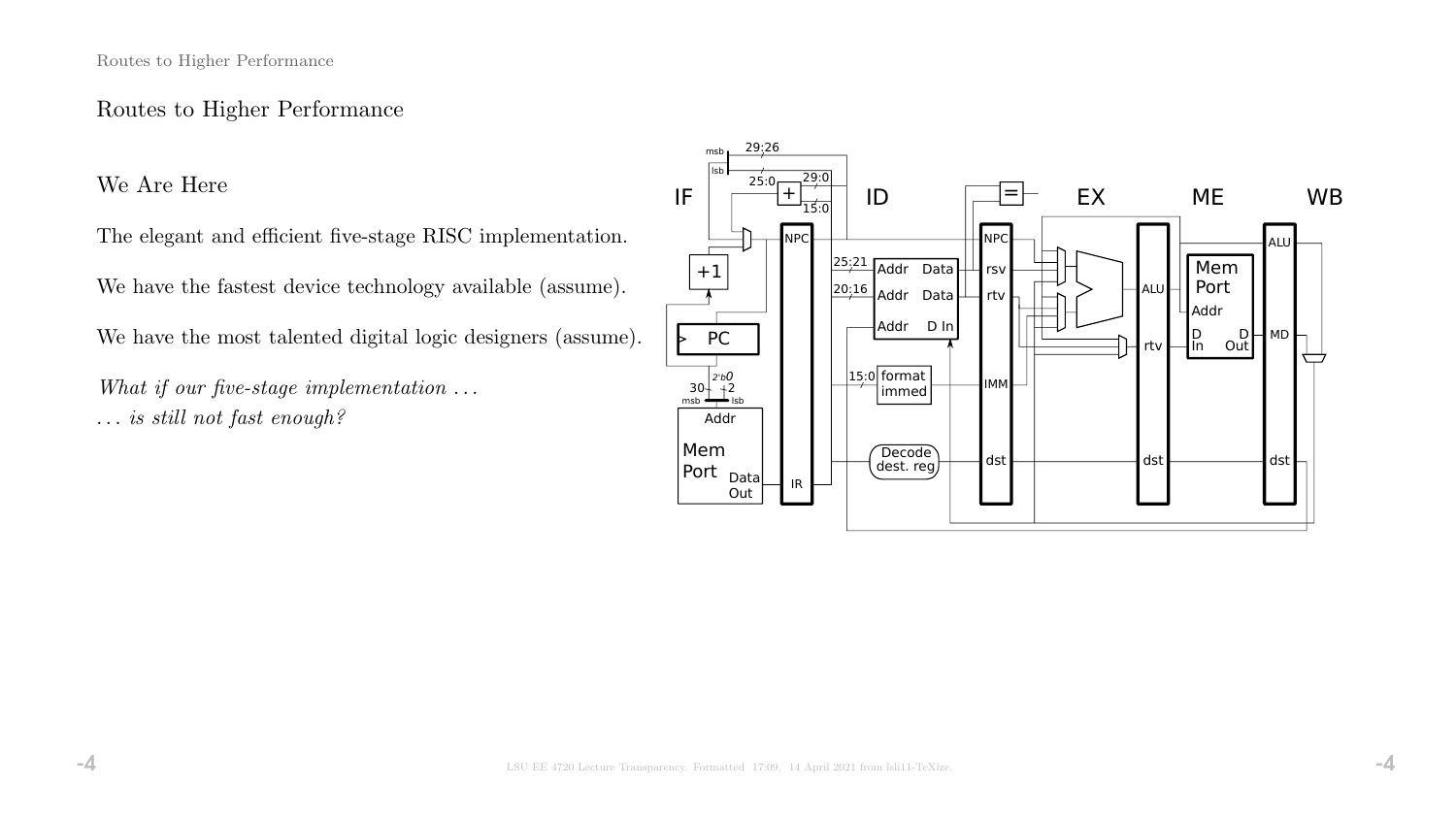Routes to Higher Performance

#### Faster Implementations — Higher Peak Performance

Deeply Pipelined Implementations: More stages ∴ higher  $\phi$ .

Multiple Issue, Superscalar Implementations: Handle > 1 insn per cycle.

Short Vector (SIMD) Instructions

Smarter Implementations — Higher Typical Performance

Dynamic Scheduling

Branch Prediction

Parallel Implementations — As much performance as you can afford\*!

Multi-Core Chips, Multiprocessors

Computing Clusters

Distributed Systems

\* Parallelization costs may apply. Results not guaranteed. Not all code is parallelizable, and not all parallelizable code is parallizable by all programmers. Code may run slower, may be more difficult to debug, and harbor more latent bugs. Parallelization can be frustrating. Not responsible for broken keyboards, monitors, etc.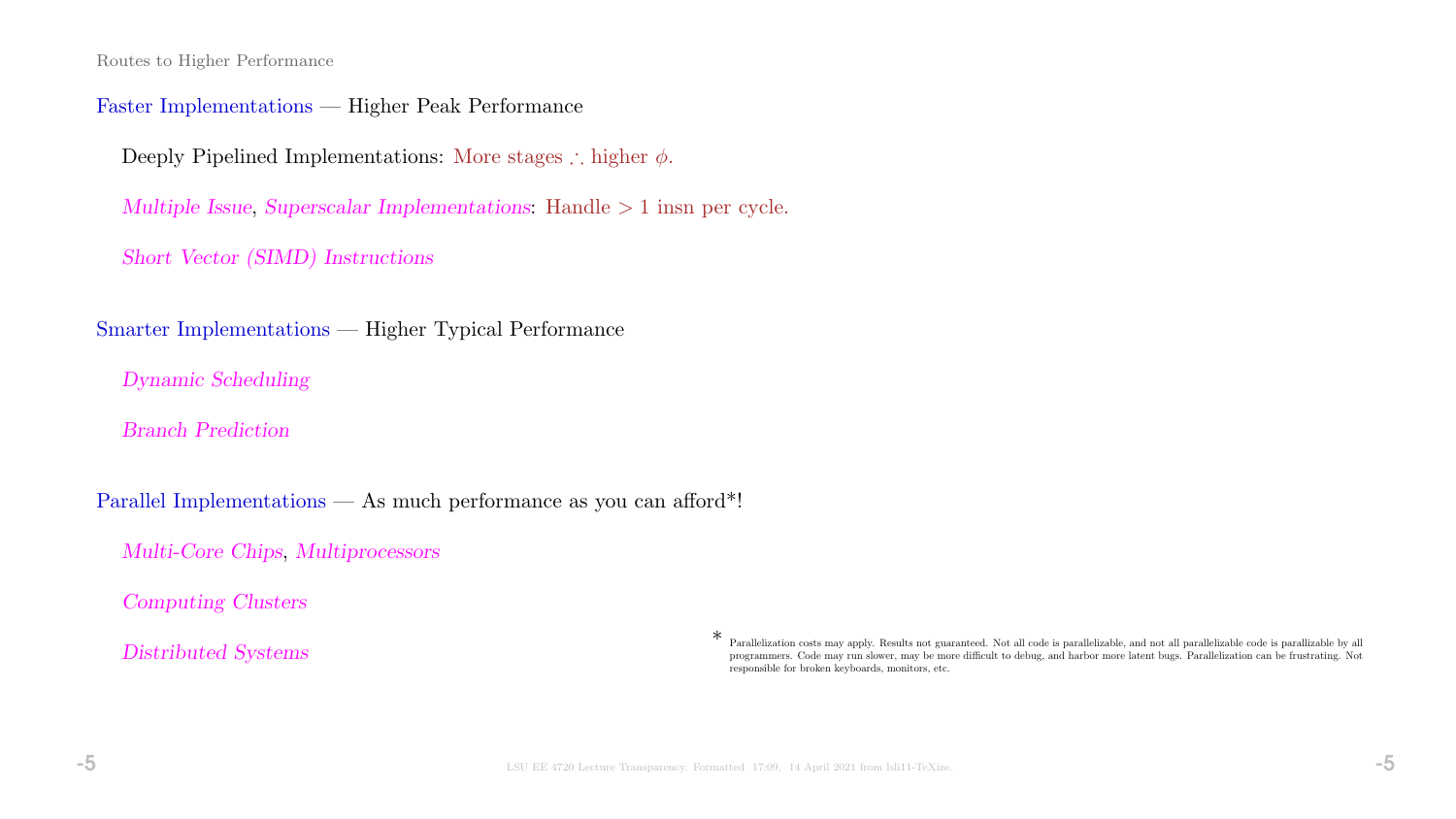#### Multiple Issue  $\gg$  Definition

#### Multiple Issue

#### Multiple-Issue Machine:

A processor that can sustain fetch and execution of more than one instruction per cycle.

#### n-Way Superscalar Processor:

A multiple issue machine that can sustain execution of n instructions per cycle.

#### Scalar (Single-Issue) Processor:

A processor that can sustain execution of at most one instruction per cycle. A neologism for the five-stage MIPS implementation we have been working with.

### Sustain Execution of n IPC:

- Achieve a CPI of  $\frac{1}{n}$  for some code fragment ...
- ... written by a friendly programmer ...
- . . . to avoid cache misses and otherwise avoid stalls.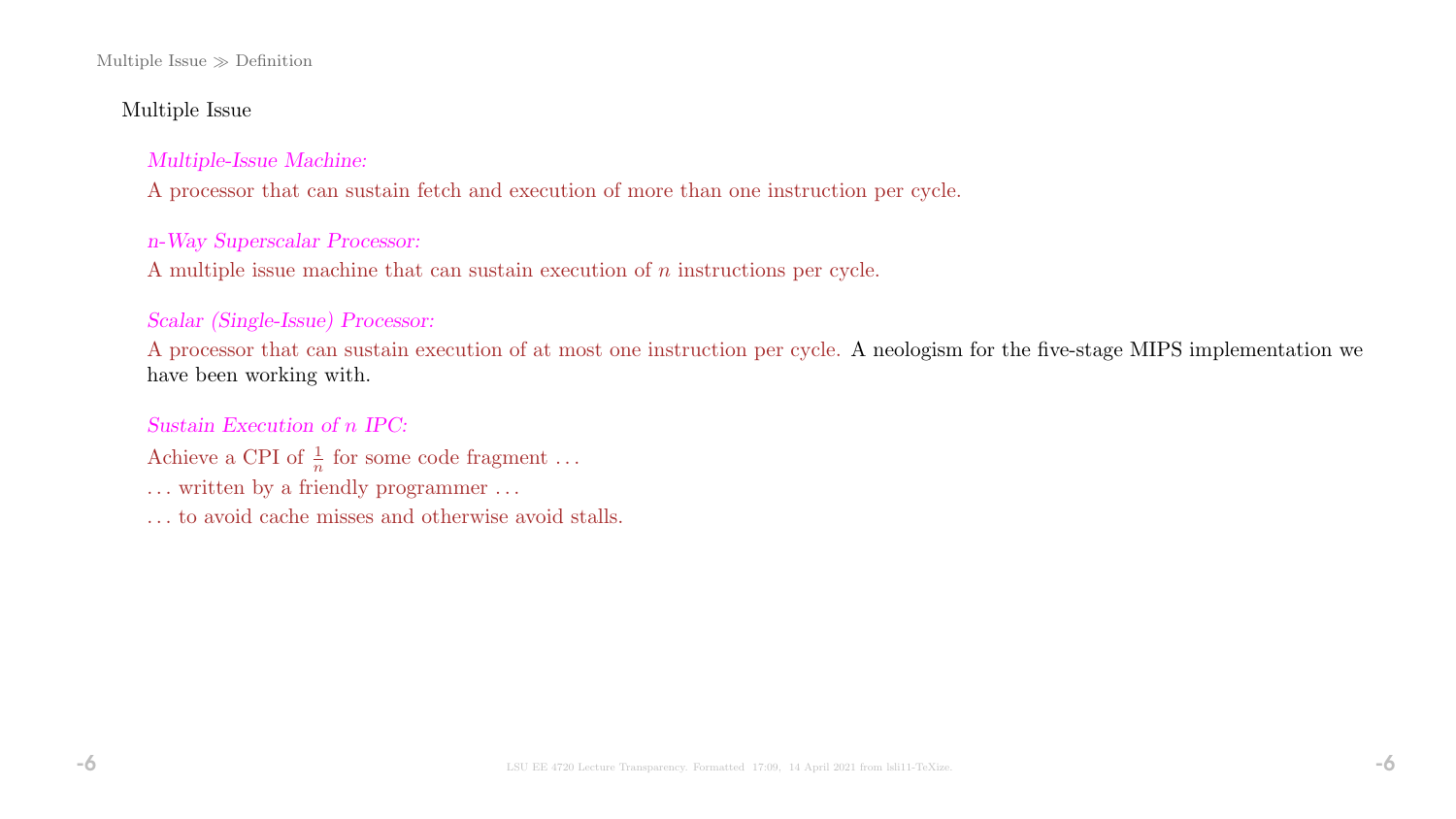Multiple Issue  $\gg$  Types of Multiple Issue Machines

## Types of Multiple Issue Machines

Superscalar Processor:

A multiple-issue machine that implements a conventional ISA (such as MIPS and SPARC).

Code need not be recompiled.

General-purpose processors were superscalar starting in early 1990's.

#### VLIW Processor:

A multiple-issue machine that implements a VLIW ISA . . .

. . . in which simultaneous execution considered. (More later.)

Since VLIW ISAs are novel, code must be re-compiled.

Idea developed in early 1980's, ...

... so far used in special-purpose and stillborn commercial machines, ...

. . . and is being used in Intel's one-time next-generation processor.

Intel's Itanium implements the Itanium (née IA-64) VLIW ISA.

(Name of ISA and implementations are both Itanium.)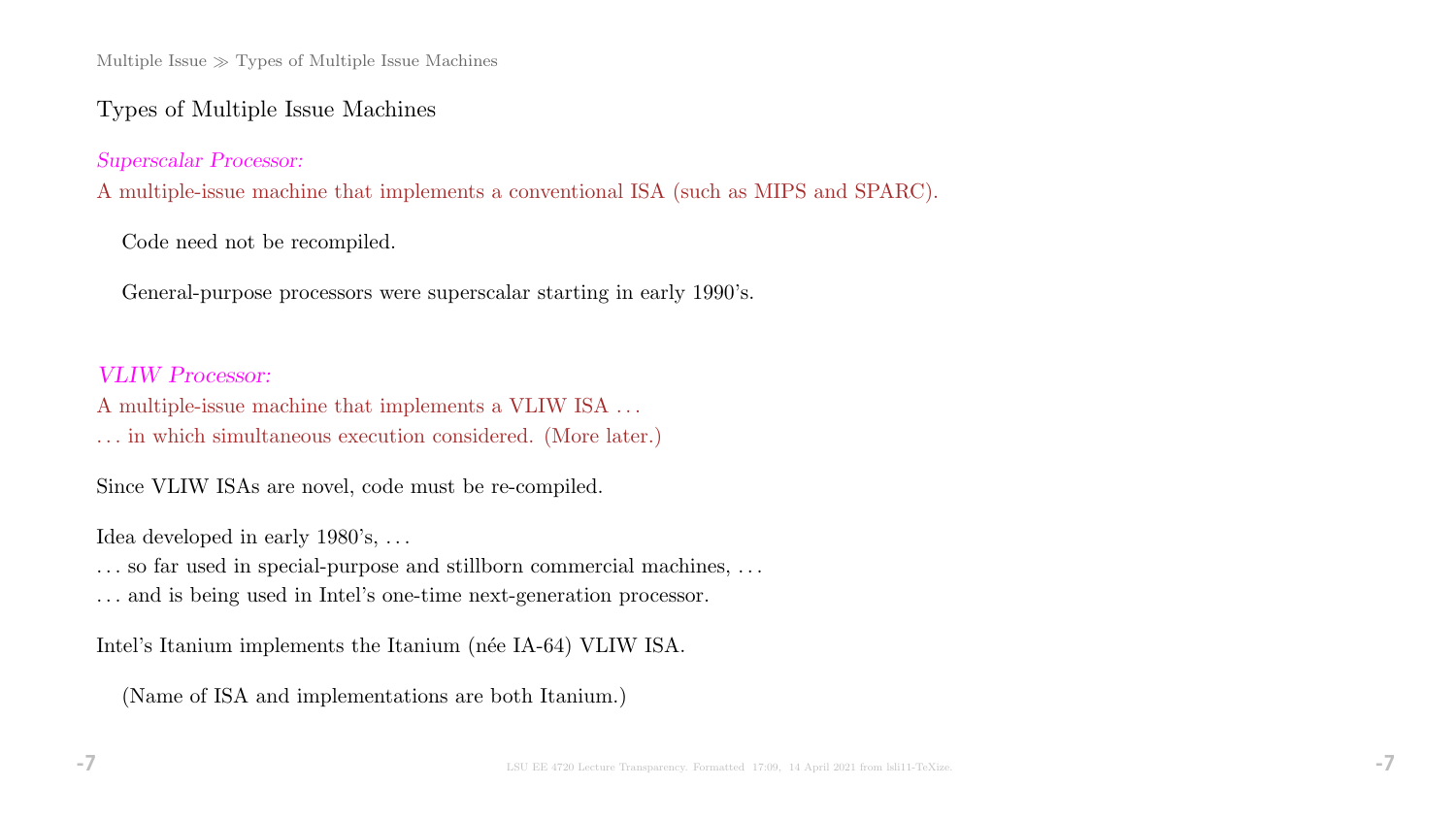Superscalar Machines  $\gg$  Relationship to Scalar Implementations

## Superscalar Machines

n-Way Superscalar Machine Construction

Start with a scalar, a.k.a. single-issue, machine.

Duplicate hardware so that most parts can handle  $n$  instructions per cycle.

Don't forget about control and data hazards.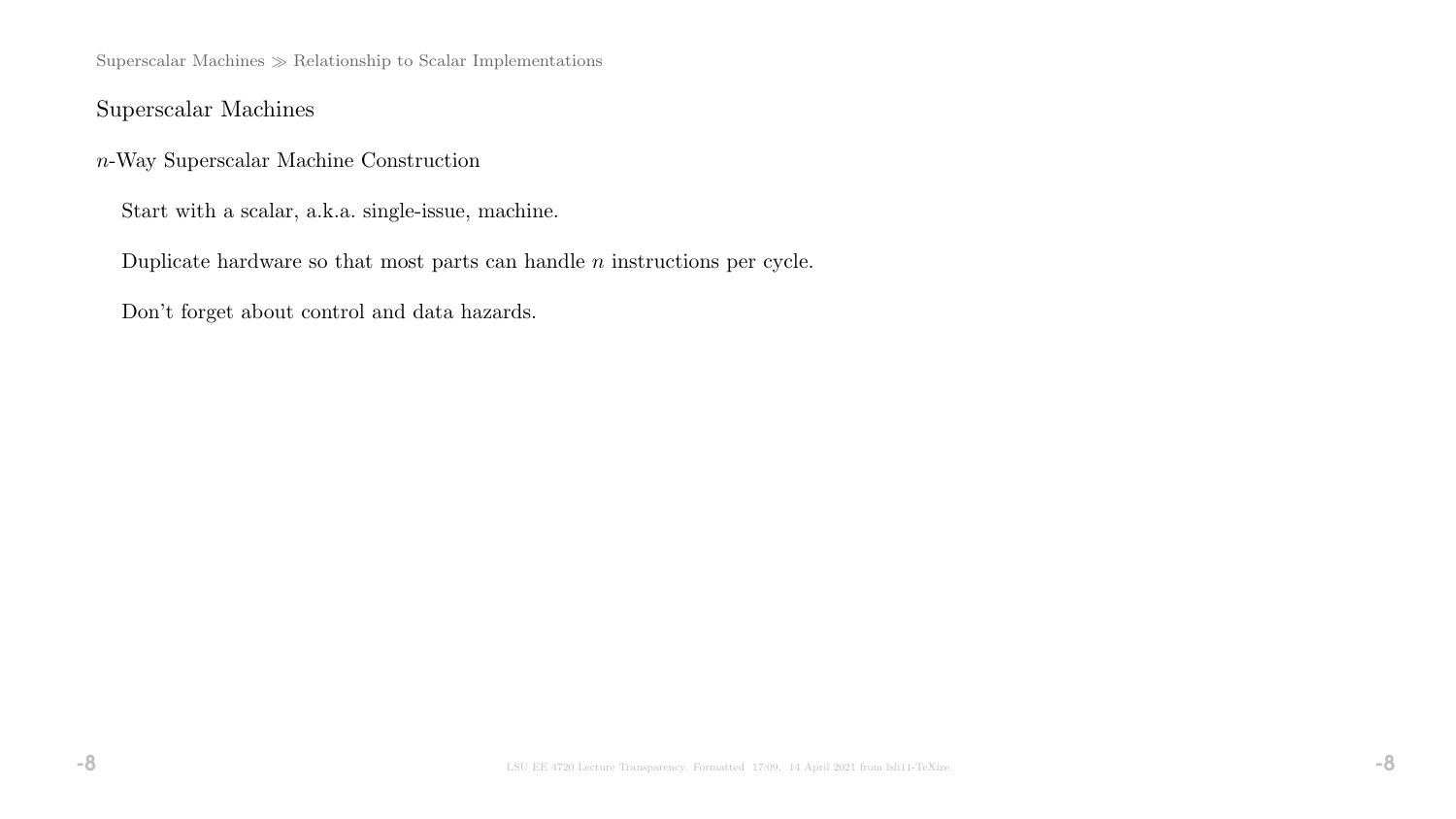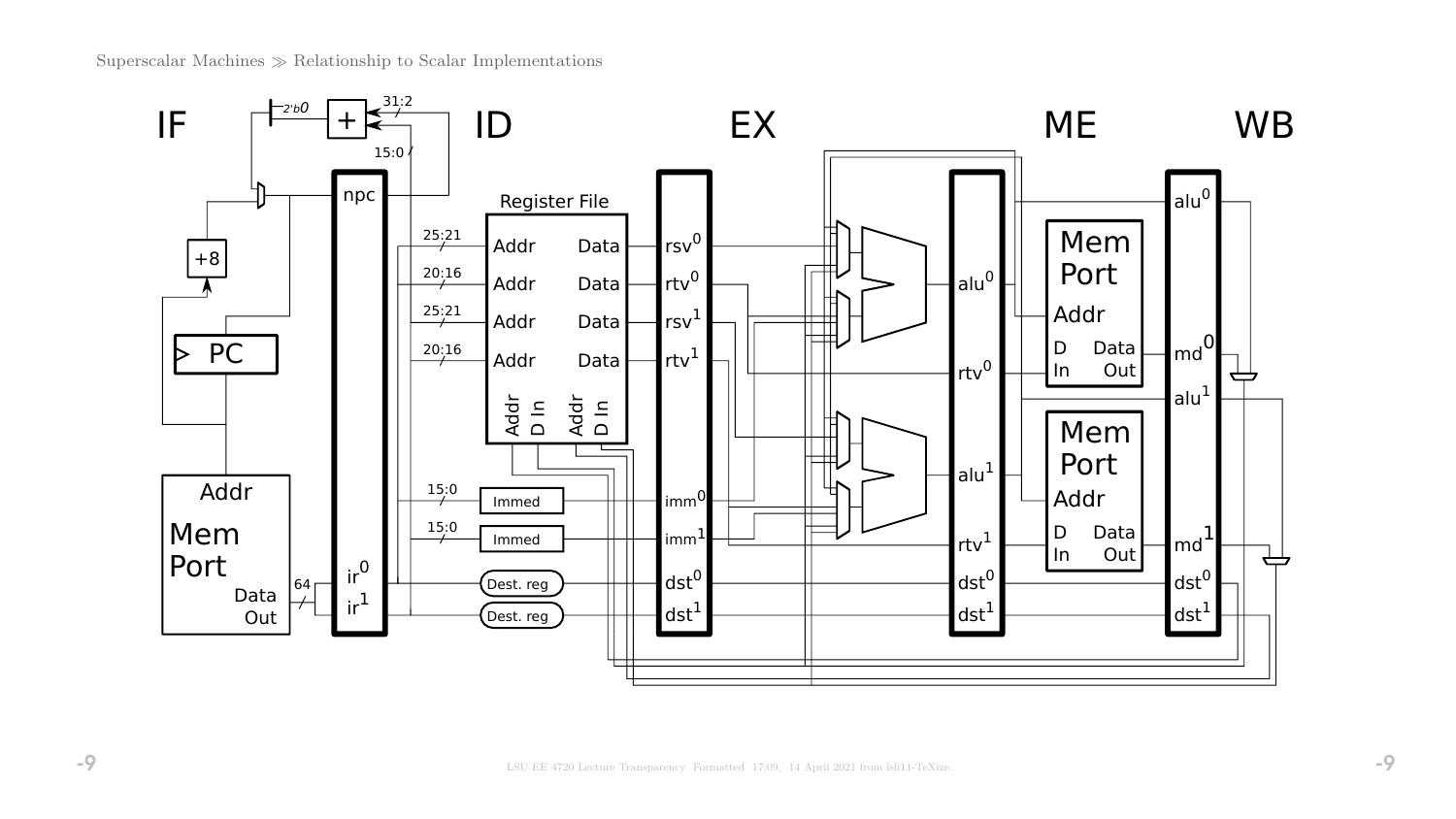Stage-Related Terminology

Each stage has  $n$  slots.

Each slot holds one instruction.

Superscript on stage label indicates slot.

Superscripts often omitted for brevity.

Execution of simple code on 2-way SS MIPS:

| $0x1000:$ # Cycle 0 1 2 3 4 5 |                                                           |  |                                                                  |  |  |
|-------------------------------|-----------------------------------------------------------|--|------------------------------------------------------------------|--|--|
|                               | add $R1$ , $r2$ , $r3$ $IF^0$ $ID^0$ $EX^0$ $ME^0$ $WB^0$ |  |                                                                  |  |  |
|                               | sub r4, r5, r6 $IF^1$ $ID^1$ $EX^1$ $ME^1$ $WB^1$         |  |                                                                  |  |  |
| or R7, R1, r8                 |                                                           |  | $TF^0$ $TD^0$ $FX^0$ $MF^0$ $WR^0$                               |  |  |
|                               | and r9, R7, r10                                           |  | $IF1$ ID <sup>1</sup> ---> $EX1$ MF <sup>1</sup> WB <sup>1</sup> |  |  |

Note that the stall in cycle 2 would not occur on a scalar MIPS.

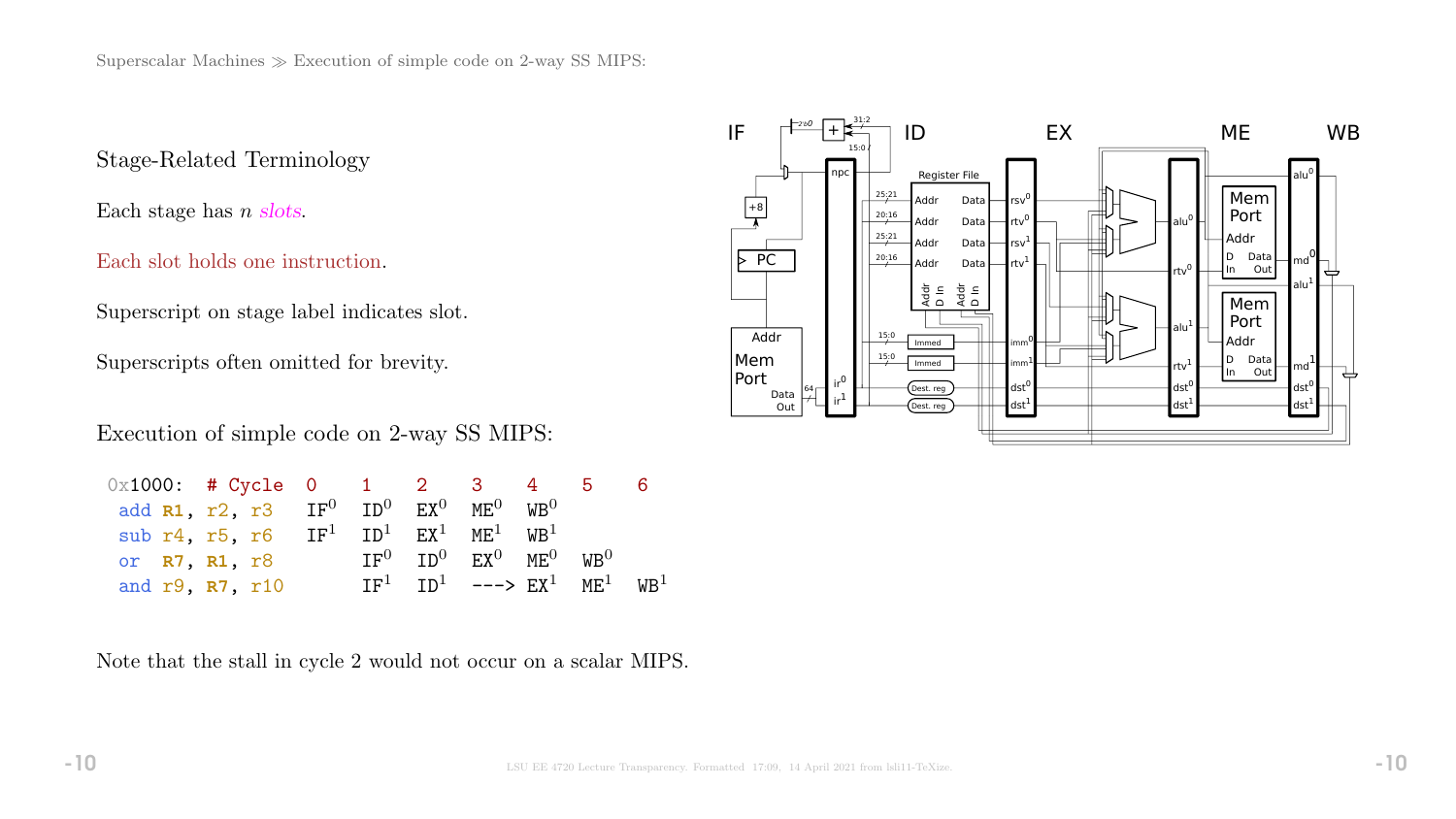Superscalar Machines  $\gg$  Stalls in Superscalar Implementations

## Stalls in Superscalar Implementations

As before, stall for true data dependencies...  $\dots$  but now there are more of them.

Stall for structural hazards. (See examples further ahead.)

Stall to keep instructions in program order.

Program-order stalls make control logic much simpler.

See example on next slide.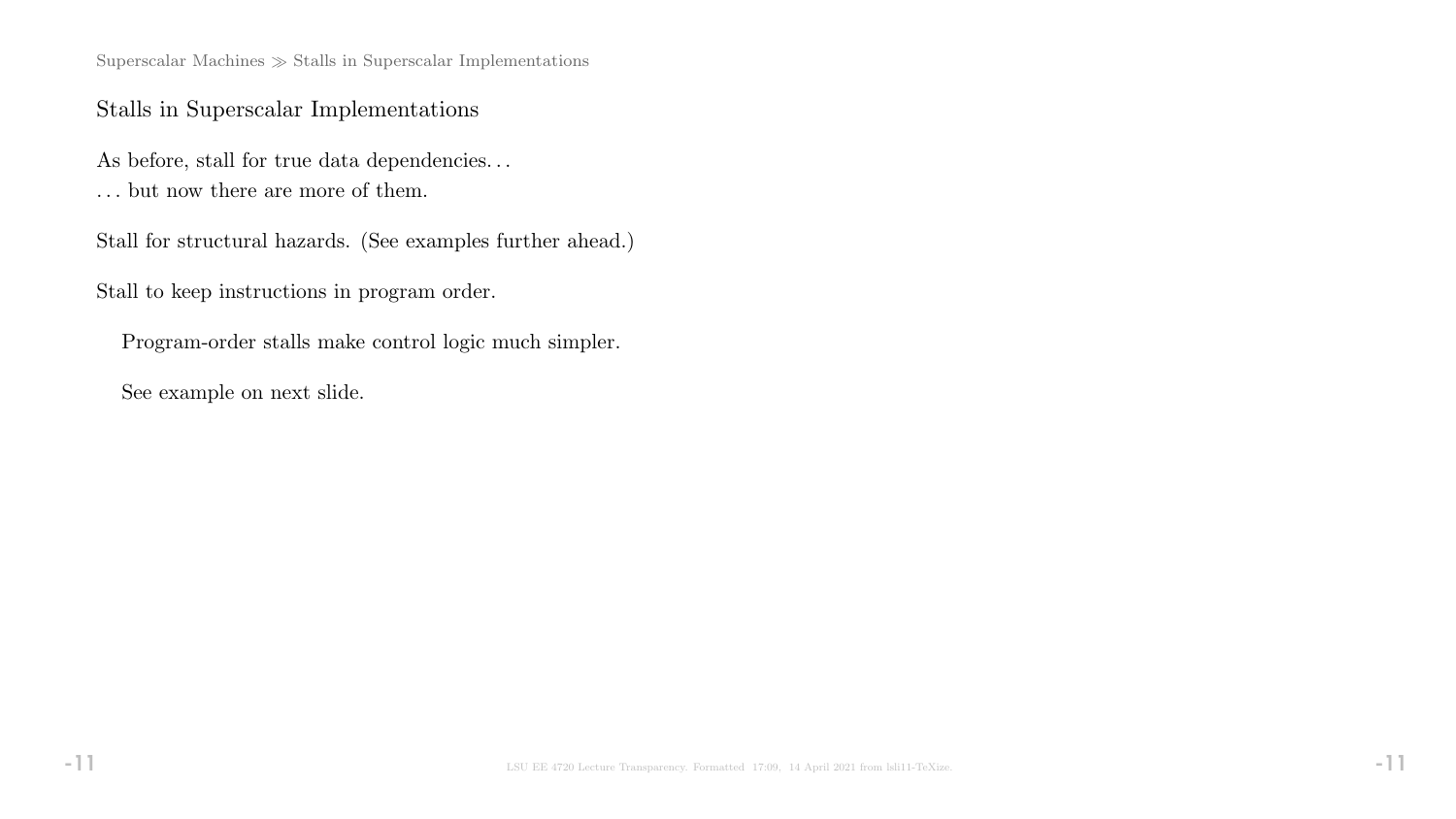Superscalar Machines  $\gg$  Stalls in Superscalar Implementations  $\gg$  Example: stall to maintain program order

Example of stalling to keep instructions in program order.

In the example below xor is stalled to keep instructions in order.

| $0x1000:$ # Cycle 0 1 2 3 4 5 |                                                                                    |  |                                         |  |  |
|-------------------------------|------------------------------------------------------------------------------------|--|-----------------------------------------|--|--|
|                               | or $R7$ , r1, r8 $IF^0$ $ID^0$ $EX^0$ $ME^0$ $WB^0$                                |  |                                         |  |  |
|                               | and r9, R7, r10 $IF^1$ ID <sup>1</sup> ---> $EX^1$ ME <sup>1</sup> WB <sup>1</sup> |  |                                         |  |  |
| xor r2, r3, r4                |                                                                                    |  | $TF^0$ ---> $TD^0$ $FX^0$ $MF^0$ $WR^0$ |  |  |
| add r5, r6, r8                |                                                                                    |  | $TF1$ ---> $TD1$ $FX1$ $MF1$ $WR1$      |  |  |

The and stalls due to a data dependence.

The add stalls because in cycle  $2$  ID<sup>1</sup> is occupied by and.

The xor stalls to keep the instructions in ID in program order:

In cycle 2:  $ID^0$  is empty and  $ID^1$  holds and.

In cycle 3:  $ID^0$  holds  $xor$  and  $ID^1$  holds add.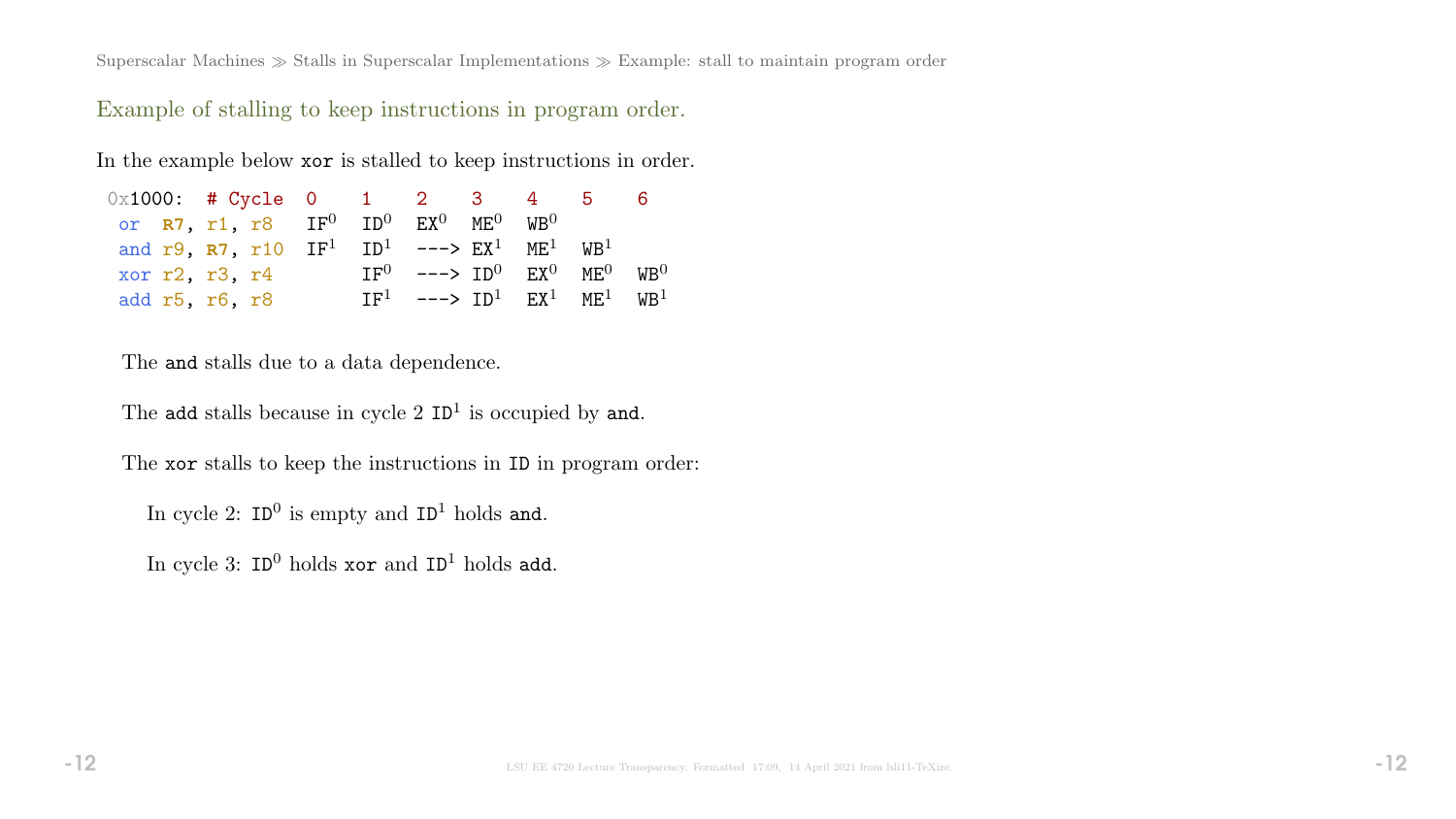Superscalar Machines  $\gg$  Comparison of scalar, 2-way- and 4-way-superscalar execution.

Comparison of scalar, 2-way- and 4-way-superscalar execution.

| $0x1000:$ # Cycle |                                        | $\overline{0}$  | $\mathbf{1}$          | 2 <sup>7</sup>          | 3 <sup>1</sup>  | 4 <sup>1</sup>   | 5 <sup>5</sup>   | $6^{\circ}$      | $\overline{7}$ | -- Scalar      |
|-------------------|----------------------------------------|-----------------|-----------------------|-------------------------|-----------------|------------------|------------------|------------------|----------------|----------------|
|                   | add R1, r2, r3 IF                      |                 | ID                    | EX                      | ME.             | WB               |                  |                  |                |                |
|                   | sub $r4, r5, r6$                       |                 | IF                    | ID                      | EX              | ME               | WB               |                  |                |                |
|                   | or R7, R1, r8                          |                 |                       | IF                      | ID              | EX               | МE               | WB               |                |                |
|                   | and r9, R7, r10                        |                 |                       |                         | IF              | ID               | EX               | ME               | WB             |                |
| $0x1000:$ # Cycle |                                        | $\overline{O}$  | $1 \quad$             | $2 \quad 3$             |                 |                  |                  | 4 5 6 7          |                | $-- 2-way$     |
|                   | add R1, r2, r3                         | $\mathtt{IF}^0$ | $\mathtt{ID}^0$       | $EX^0$                  | $ME^{0}$        | $\mathtt{WB}^0$  |                  |                  |                |                |
|                   | sub $r4$ , $r5$ , $r6$ IF <sup>1</sup> |                 | ID <sup>1</sup>       | $EX^1$                  | $\mathtt{ME}^1$ | W B <sup>1</sup> |                  |                  |                |                |
|                   | or <b>R7, R1,</b> r8                   |                 | $\mathtt{IF}^0$       | $\mathtt{ID}^0$         | $\mathsf{EX}^0$ | $ME^0$           | $W\text{B}^0$    |                  |                |                |
|                   | and r9, R7, r10                        |                 | $\operatorname{IF}^1$ | ${\tt ID}^1$            | $---> EX1$      |                  | $ME^{1}$         | $W\text{B}^1$    |                |                |
| $0x1000:$ # Cycle |                                        | $\overline{0}$  | $1 \quad$             | $2^{\circ}$             | 3 <sup>7</sup>  | $4\overline{ }$  |                  |                  |                | 5 6 7 -- 4-way |
| add R1, r2, r3    |                                        | $\mathtt{IF}^0$ | $\mathtt{ID}^0$       | $EX^0$                  | $ME^{0}$        | $W\text{B}^0$    |                  |                  |                |                |
| sub r4, r5, r6    |                                        | IF <sup>1</sup> | ID <sup>1</sup>       | $EX^1$                  | $\mathtt{ME}^1$ | $W\text{B}^1$    |                  |                  |                |                |
|                   | or R7, R1, r8                          | $\mathtt{IF}^2$ | ${\tt ID}^2$          | $---> EX2$              |                 | $\mathtt{ME}^2$  | W B <sup>2</sup> |                  |                |                |
|                   | and r9, R7, r10                        | IF <sup>3</sup> |                       | $ID^3$ --------> $EX^3$ |                 |                  | $ME^3$           | W B <sup>3</sup> |                |                |

For this example 4-way does not help.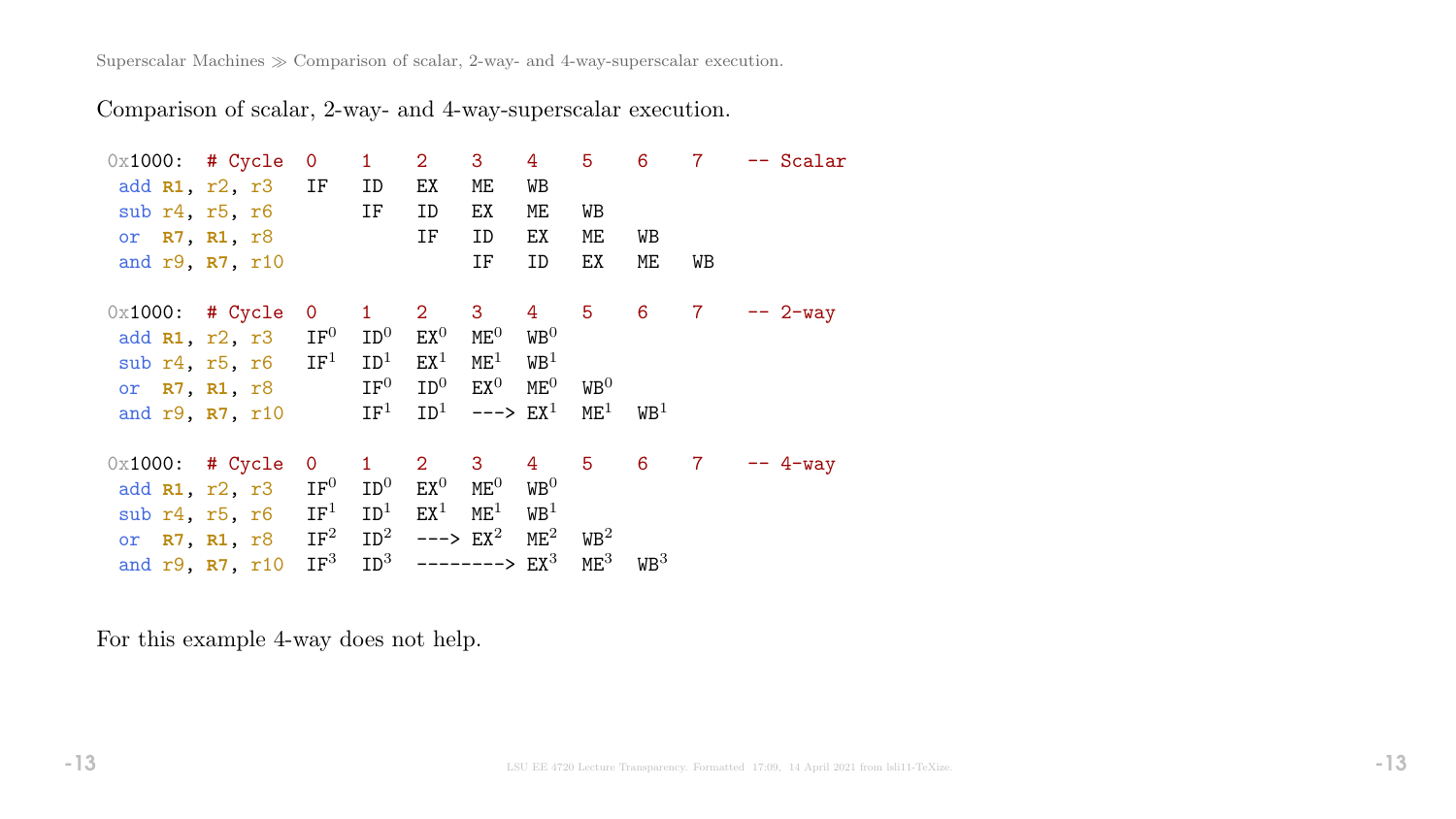Superscalar Machines  $\gg$  Superscalar Challenges

Superscalar Challenges

Register File

Scalar: 2 reads, 1 write per cycle.

n-way: 2n reads, n writes per cycle.

Dependency Checking and Bypass Paths For ALU Instructions

Scalar, about 4 comparisons per cycle.

n-way, about  $n(2(2n+n-1) = 6n^2 - 2n$  comparisons.

# Loads-Use Stalls

Scalar, only following instruction would have to stall (if dependent).

n-way, up to the next  $2n-1$  instructions would have to stall (if dependent).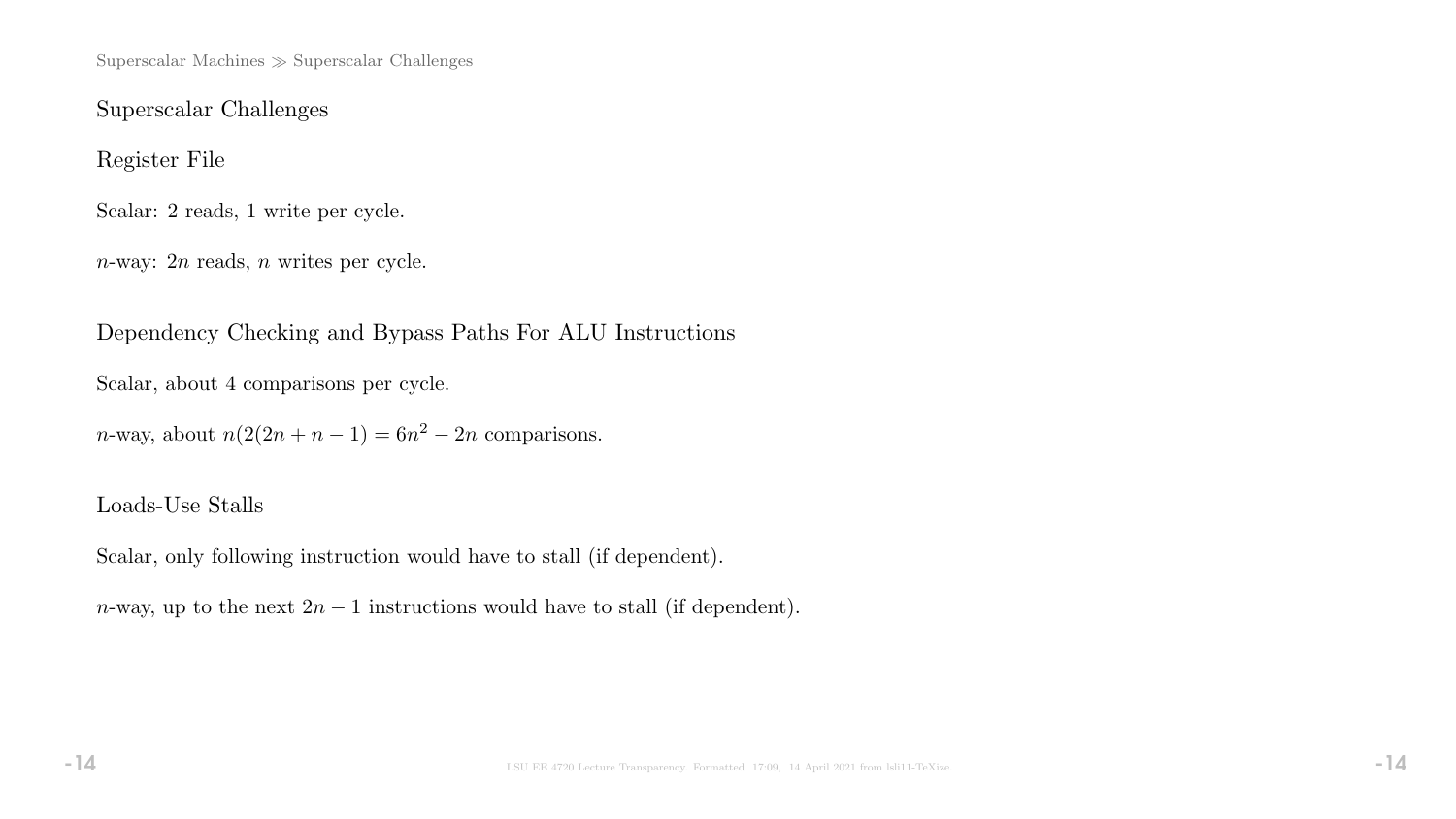Superscalar Machines  $\gg$  Superscalar Challenges

# Instruction Fetch

Memory system may be limited to aligned fetches . . .

- $\ldots$  for example, if branch target is  $0x1114 \ldots$
- ... instructions starting at  $0x1110$  may be fetched (and the first ignored) ...
- $\ldots$  wasting fetch bandwidth.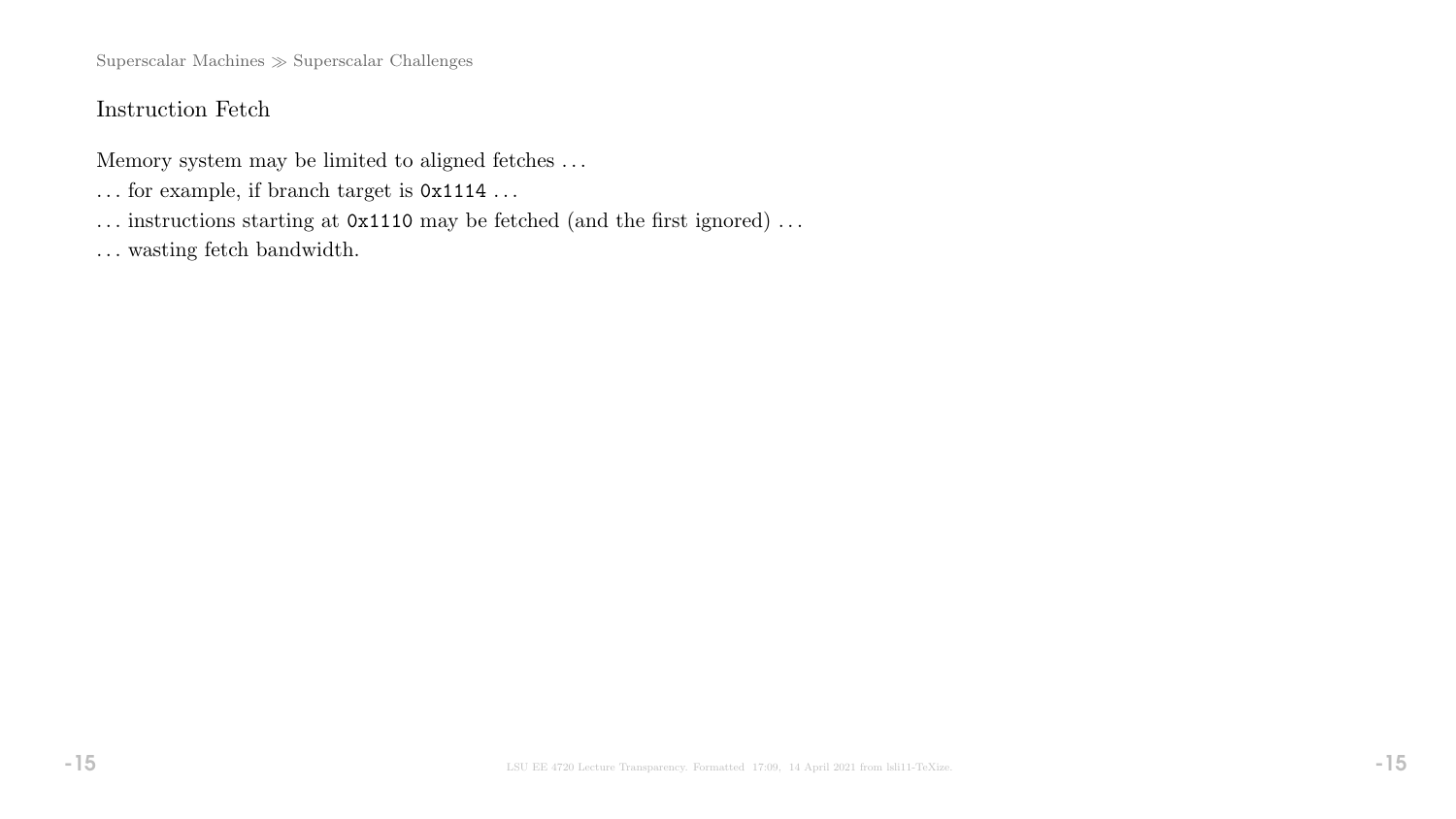Superscalar Machines  $\gg$  Typical Superscalar Processor Characteristics

## Typical Superscalar Processor Characteristics

Instruction Fetch

Instructions fetched in groups, which must be aligned in some systems.

Unneeded instructions ignored.

Instruction Decode (ID)

Entire group must leave ID before next group (even 1 insn) can enter.

#### Execution

Not all hardware is duplicated  $\ldots$ 

 $\ldots$  and therefore some instruction pairs cause stalls.

For example, early processors could simultaneously start one floating-point and one integer instruction ... . . . but could not simultaneously start two integer instructions.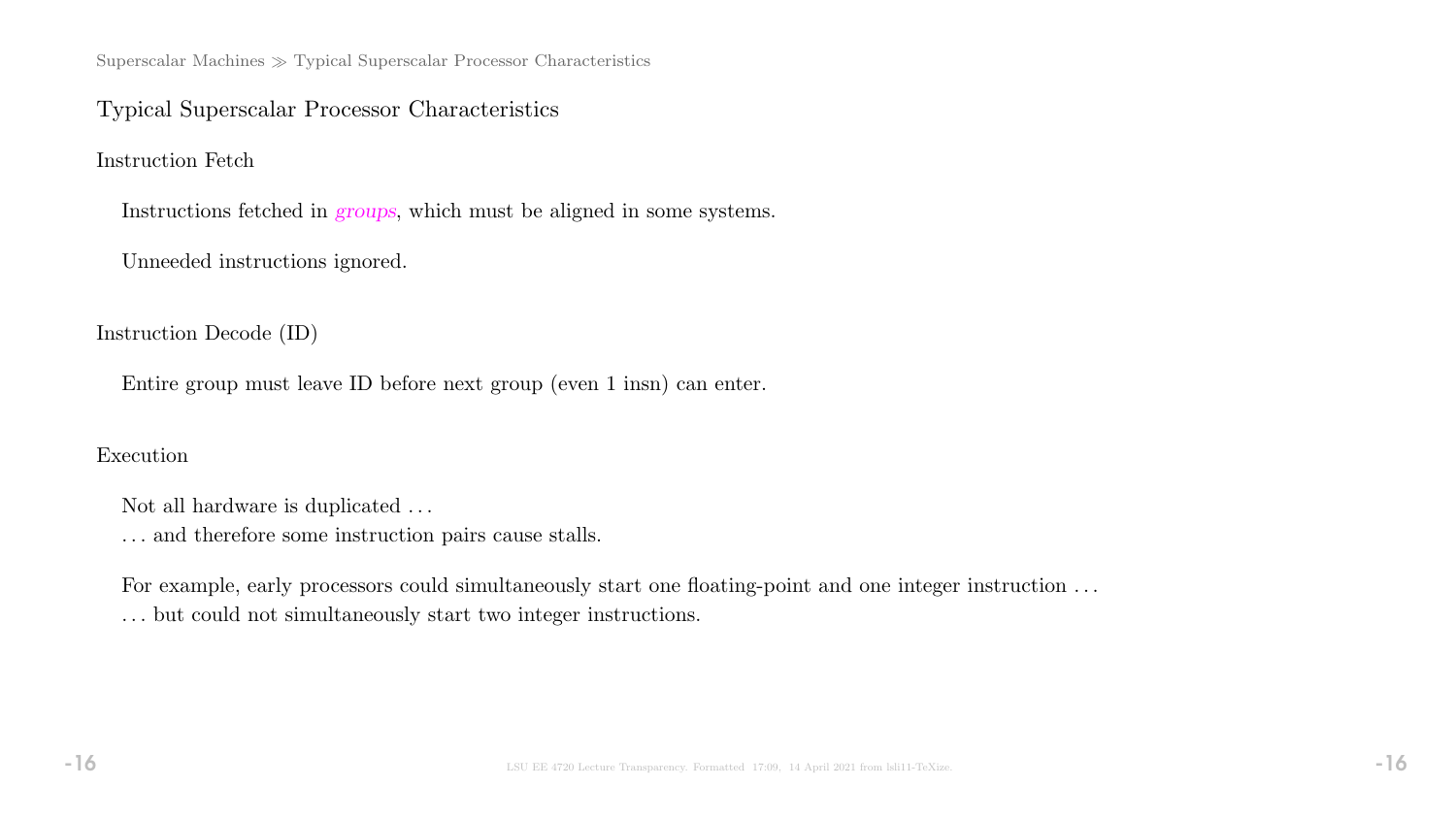Superscalar Machines Example: 2-Way Superscalar MIPS with One Memory Port

Example: 2-Way Superscalar MIPS with One Memory Port

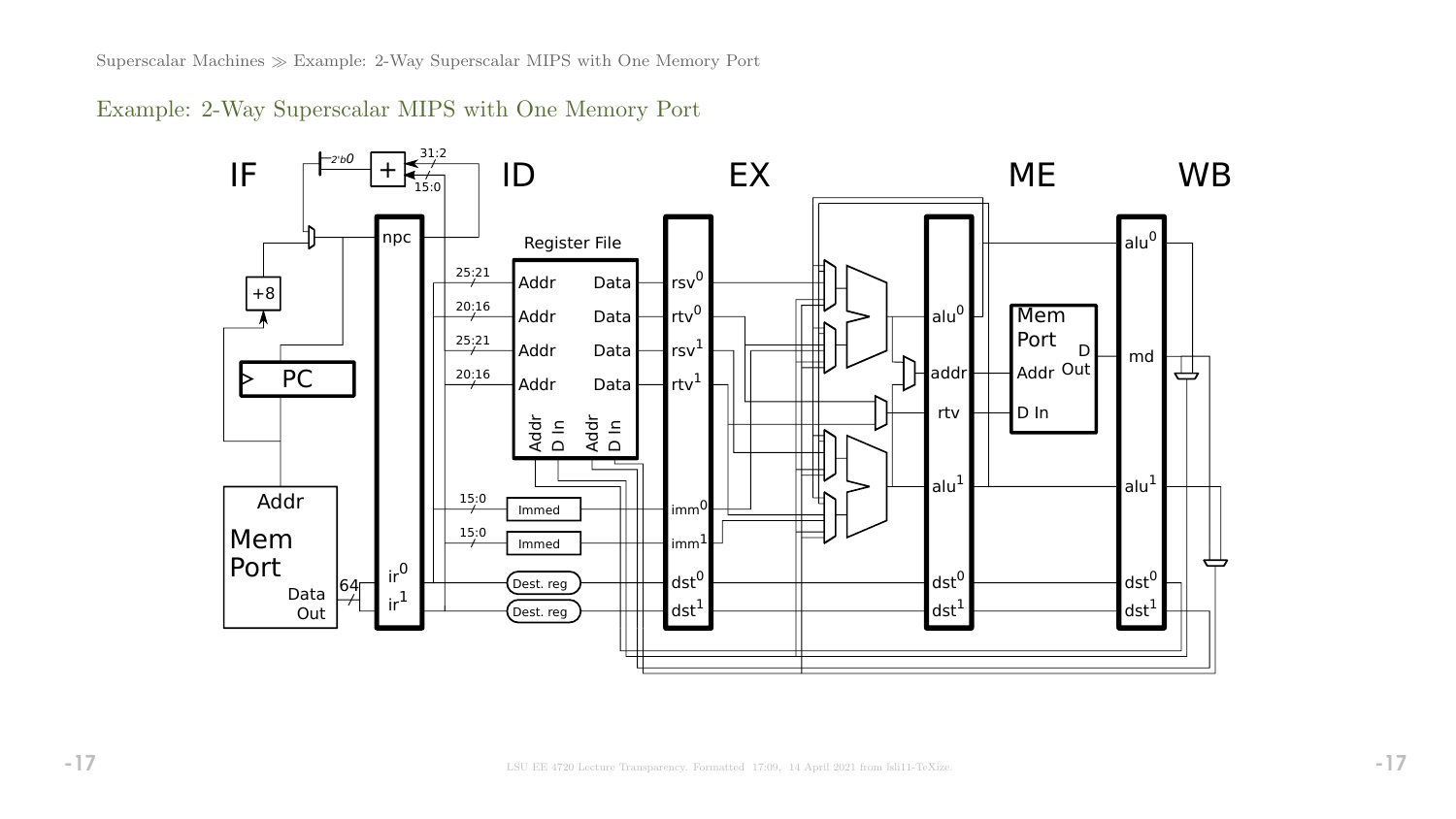#### VLIW

# VLIW

#### Very-Long Instruction Word (VLIW):

An ISA or processor in which instructions are grouped into bundles which are designed to be executed as a unit.

Explicitly Parallel Instruction Computing: Intel's version of VLIW. Here, VLIW includes EPIC.

# Key VLIW Features

Instructions grouped in bundles.

Bundles carry dependency information.

Can only branch to beginning of a bundle.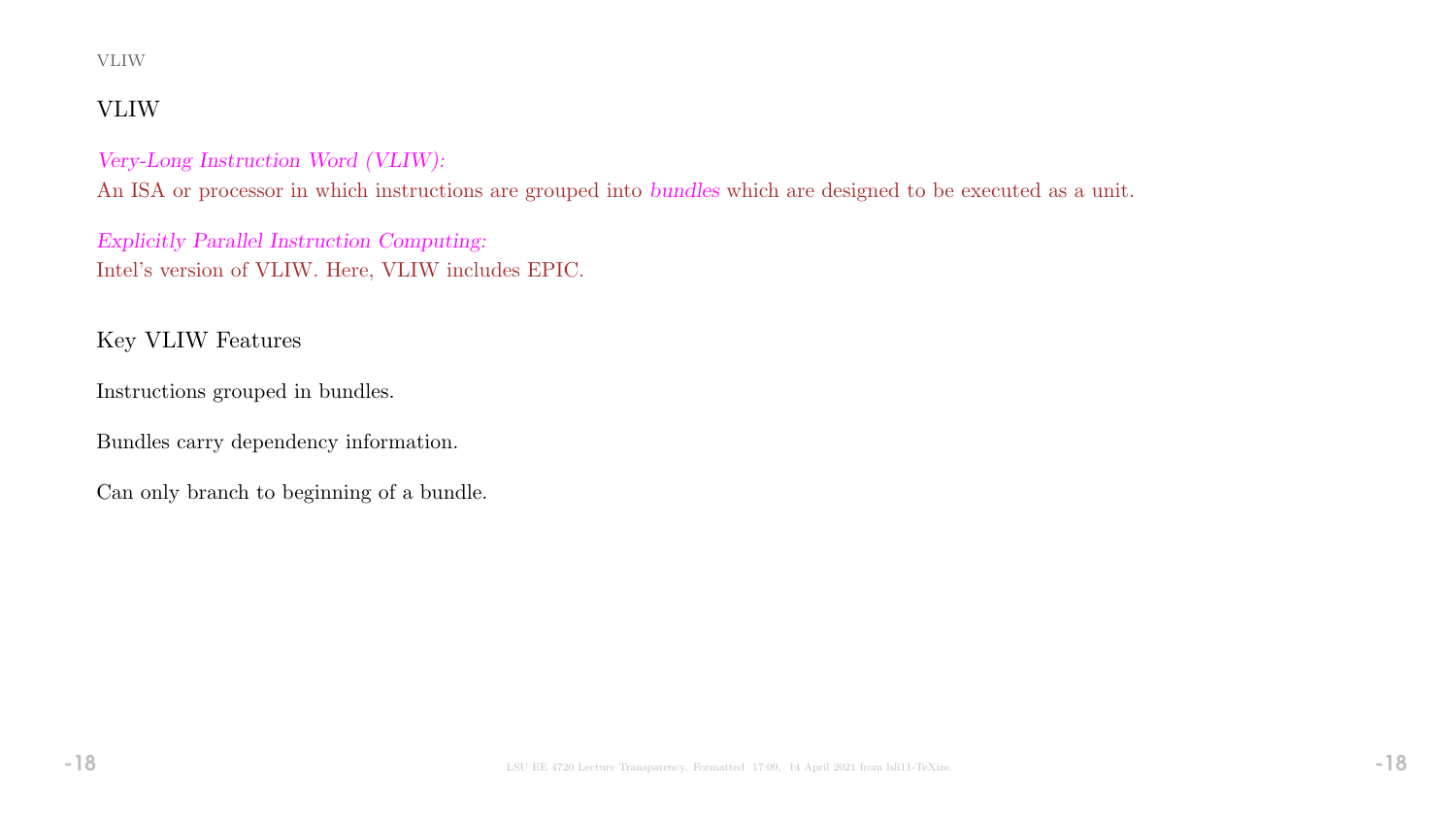$VLIW \gg Current$  Examples  $\gg$  Texas Instruments VelociTI

Current Examples

Texas Instruments VelociTI (Implemented in the C6000 Digital Signal Processor). Intended for signal processors, which are usually embedded in other devices . . . . . . and do not run general purpose code.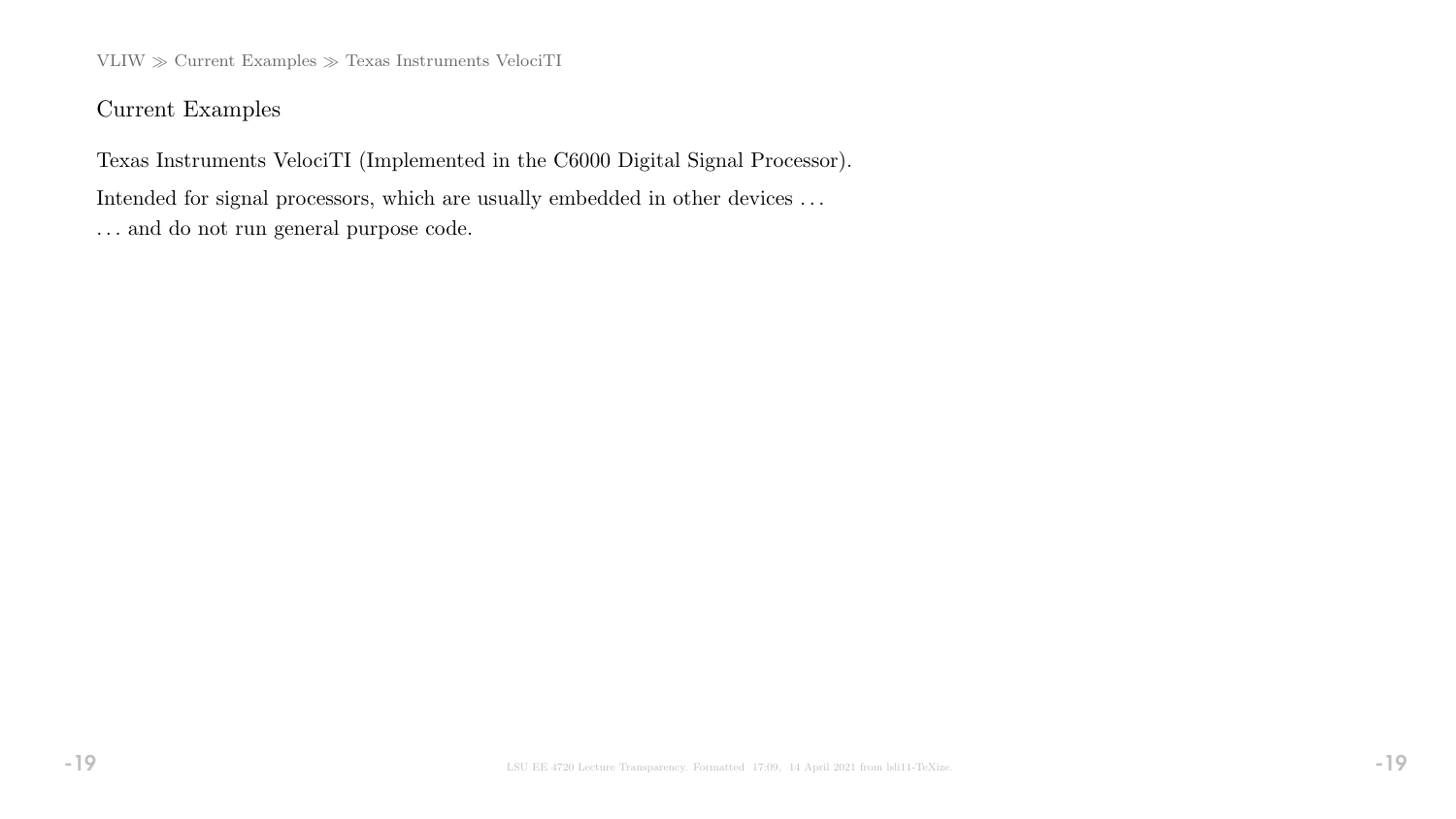VLIW  $\gg$  Current Examples  $\gg$  Intel Itanium

Intel Itanium (née IA-64) ISA (Implemented by Itanium, Itanium 2).

Intended for general purpose use.

VLIW-Related Features

Instructions grouped into 128-bit bundles.

Each bundle includes three 41-bit instructions and five template bits.

Template bits specify dependency between instructions and the type of instruction in each slot.

Other Features

128 64-bit General [Purpose Integer] Registers

128 82-bit FP Registers

Many additional special-purpose registers.

Makes extensive use of predication.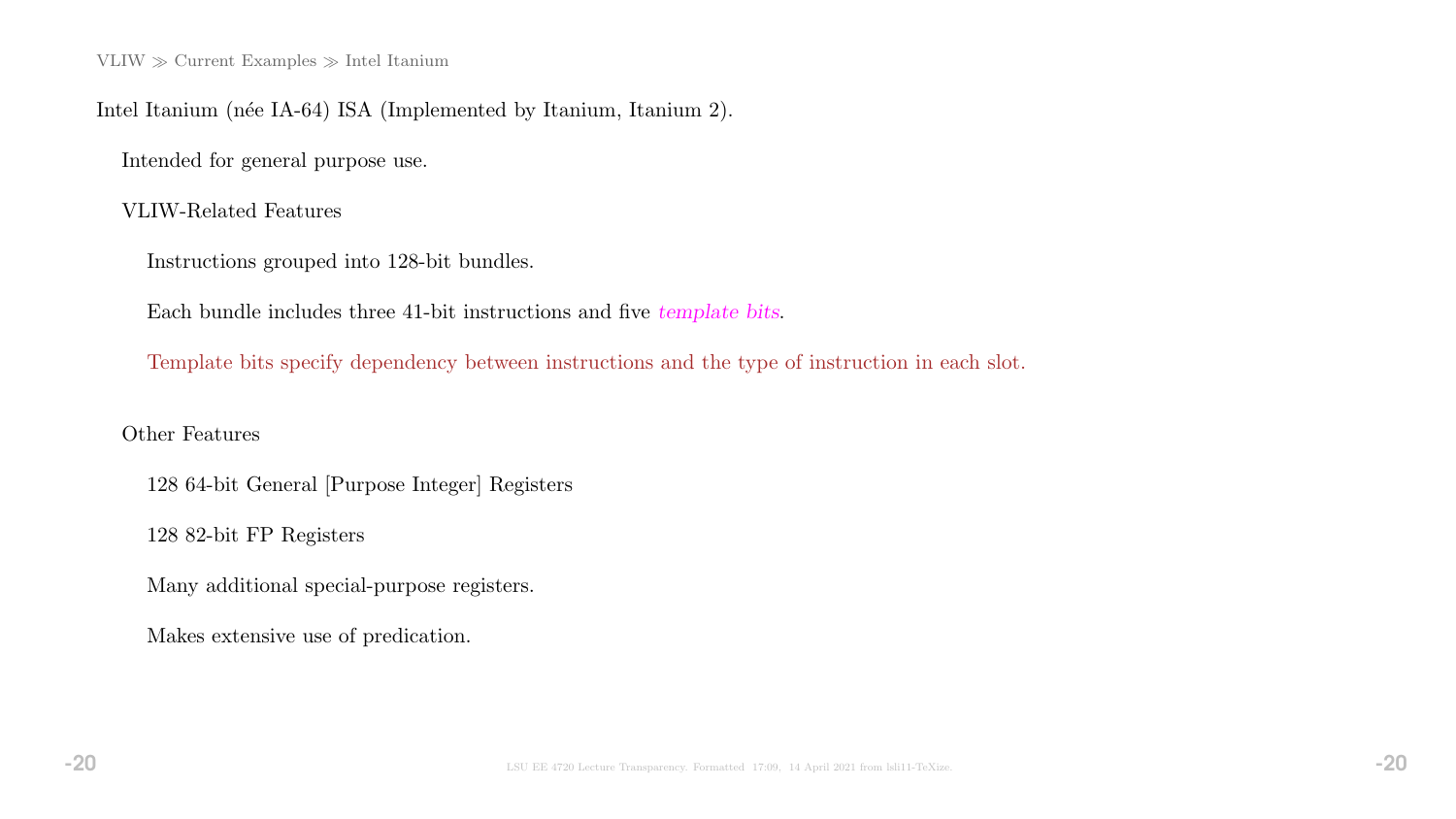VLIW  $\gg$  Current Examples  $\gg$  Cray Tera MTA

### Cray Tera MTA implemented by the Tera Computer Company.

(Tera bought by Cray.)

Intended for scientific computing.

VLIW-Related Features

Instructions grouped into 64-bit bundles.

Each bundle holds three instructions.

Restrictions: one load/store, one ALU, and one ALU or branch.

Bundle specifies number of following non-dependent bundles in a lookahead field.

Serial bit for specifying intra-bundle dependencies.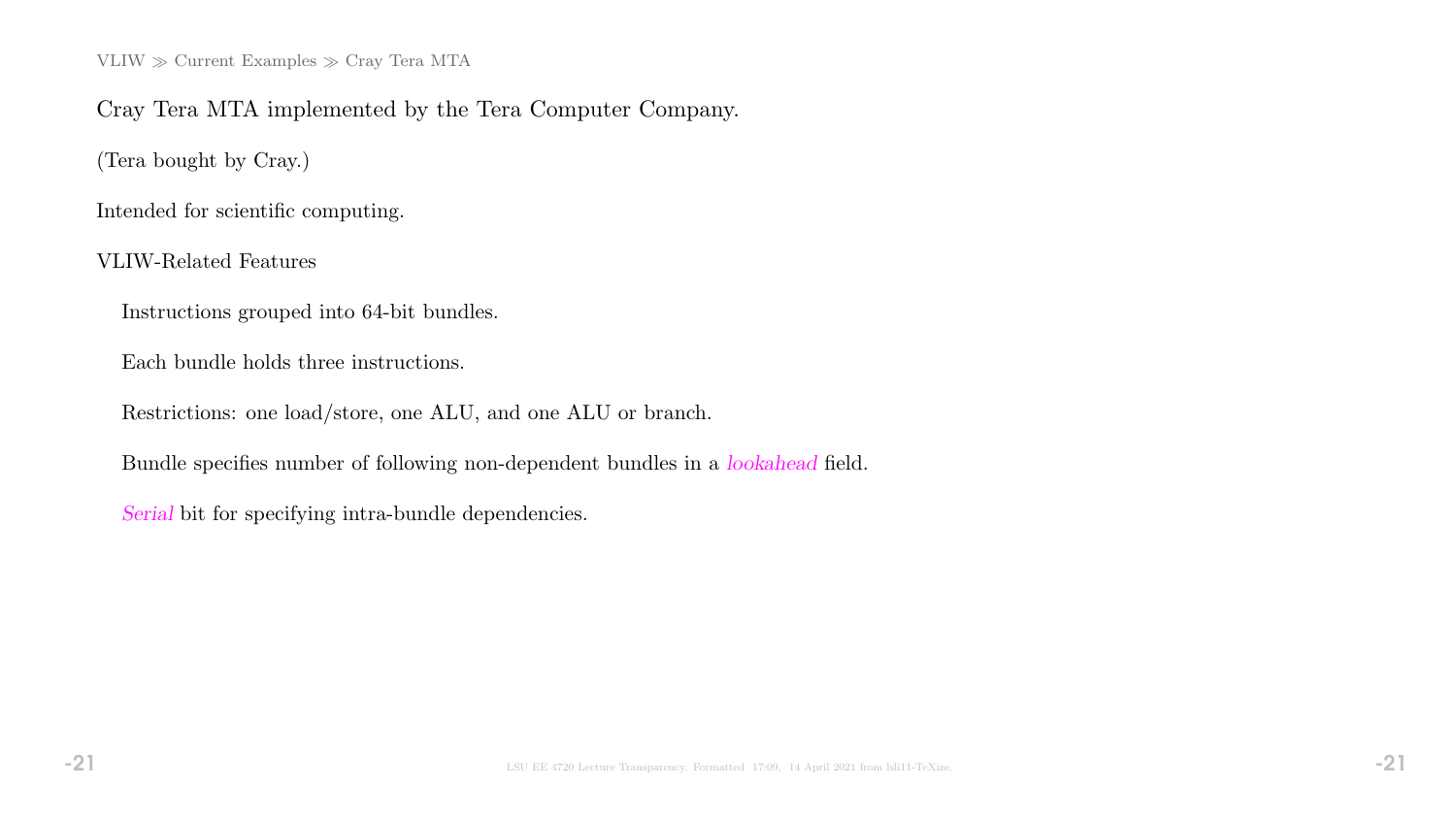VLIW  $\gg$  Current Examples  $\gg$  Cray Tera MTA

#### Other Features

Radical: Can hold up to 128 threads, does not have data cache.

Ordinary: 32 64-bit registers.

Extra bits on memory words support inter-processor synchronization.

Branches can examine any subset of 4 condition code registers.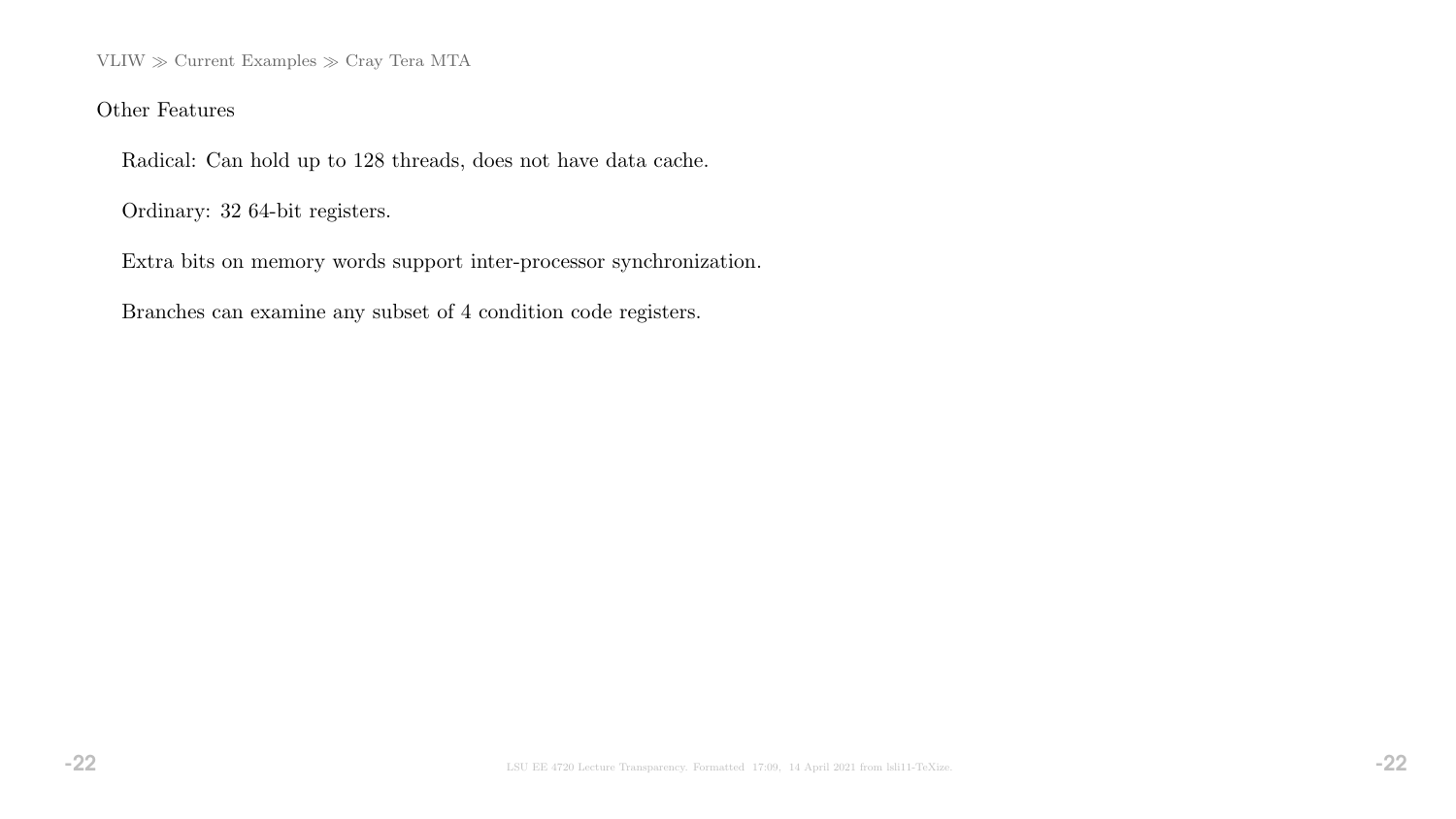### VLIW Bundle and Slot Definitions

Bundle: a.k.a. packet

The grouping of instructions and dependency information which is handled as a unit by a VLIW processor.

### Slot:

Place (bit positions) within a bundle for an instruction.

A typical VLIW ISA fits three instructions into a 128-bit bundle . . .

. . . such a bundle is said to have three slots.

Example: Itanium (née IA-64)

Bundle Size, 128 bits; holds three instructions.

| Slot 2 | Slot 1 |       | Slot 0 |                | dep. info |   |
|--------|--------|-------|--------|----------------|-----------|---|
|        |        |       |        |                |           |   |
| 127    | 87 86  | 46 45 |        | $\overline{5}$ |           | 0 |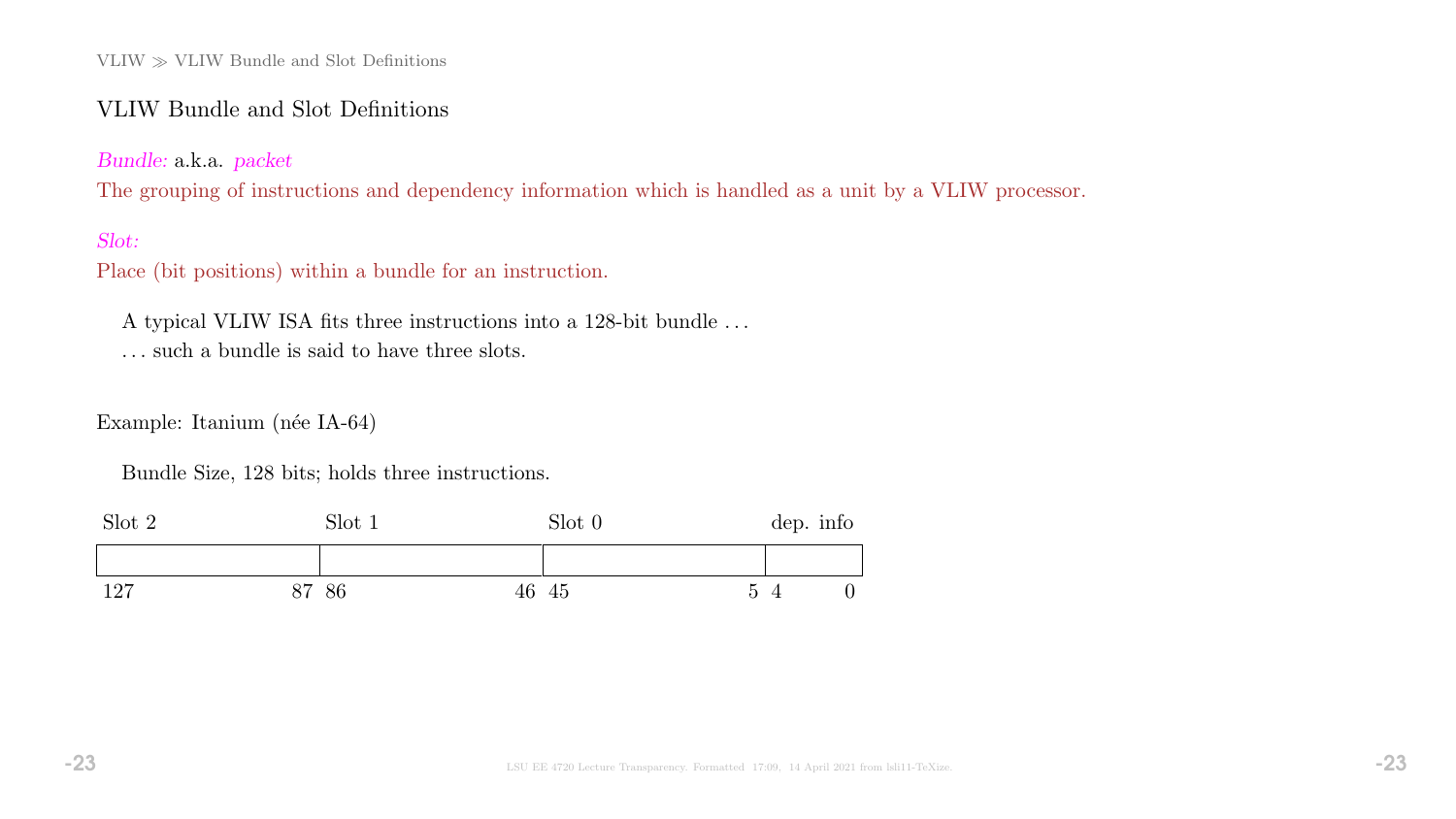$\text{VLIW} \gg \text{Instruction}$  Restrictions In Bundles

#### Instruction Restrictions In Bundles

ISA may forbid certain instructions in certain slots . . . . . . e.g., no load/store instruction in Slot 1.

Tera-MTA: Three slots per 64-bit bundle. (Slot 0, Slot 1, Slot 2.)

Slot 0: Load/Store

Slot 1: ALU

Slot 2: ALU or Branch

Itanium (née IA-64): Three slots per 128-bit bundle.

Slot 0: Integer, memory or branch.

Slot 1: Any instruction

Slot 2: Any instruction that doesn't access memory.

There are further restrictions.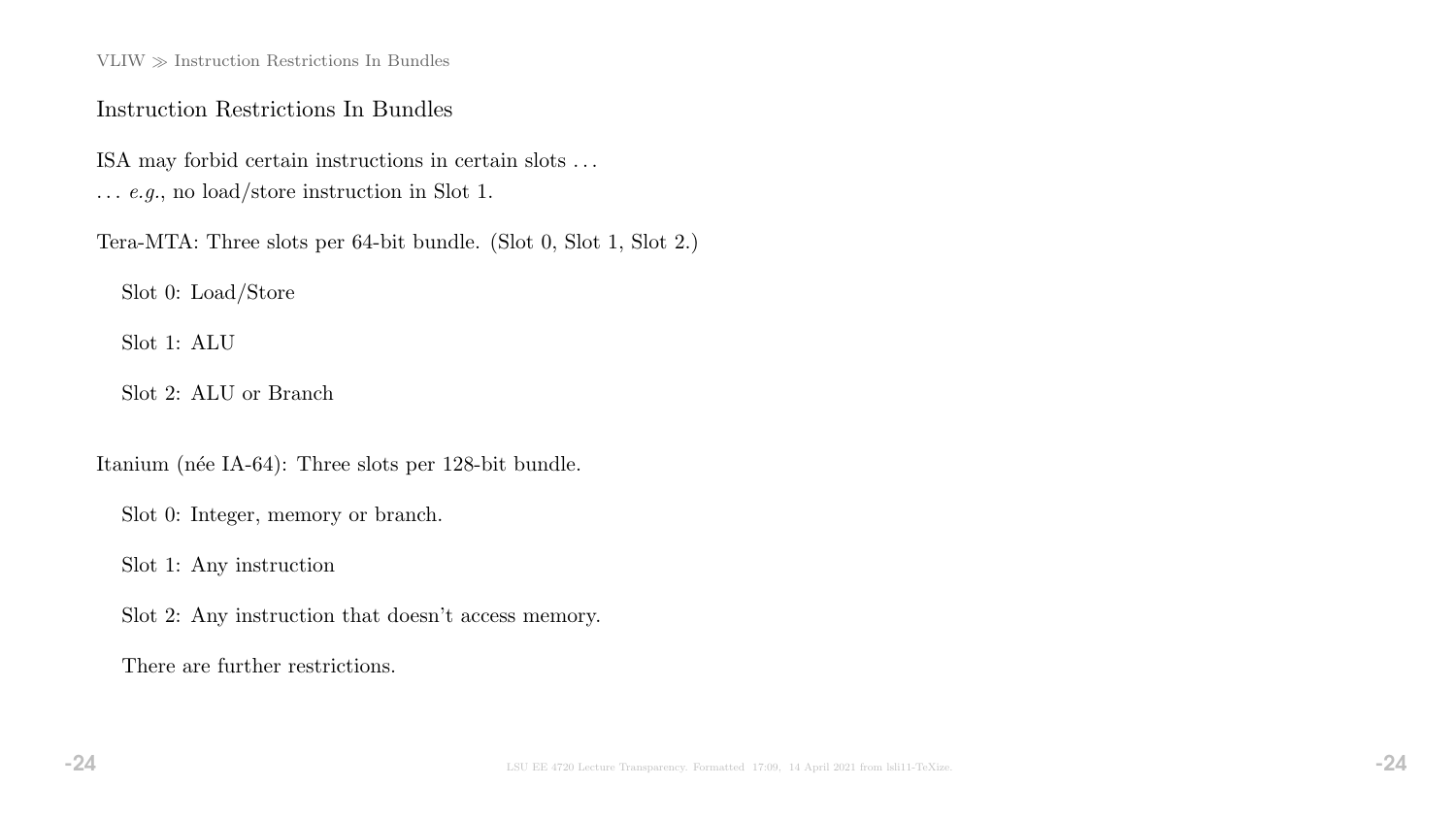## Dependency Information in Bundles

Common feature: Specify boundary between dependent instructions.

add r1, r2, r3 sub r4, r5, r6 # Boundary: because of r1 instruction below might wait. xor r7, r1, r8

Because dependency information is in bundle less hardware is needed to detect dependencies.

How Dependency Information Can Be Specified (Varies by ISA):

• Lookahead:

Number of bundles before the next true dependency.

• Stop:

Next instruction depends on earlier instruction.

• Serial Bit:

If 0, no dependencies within bundle(can safely execute in any order).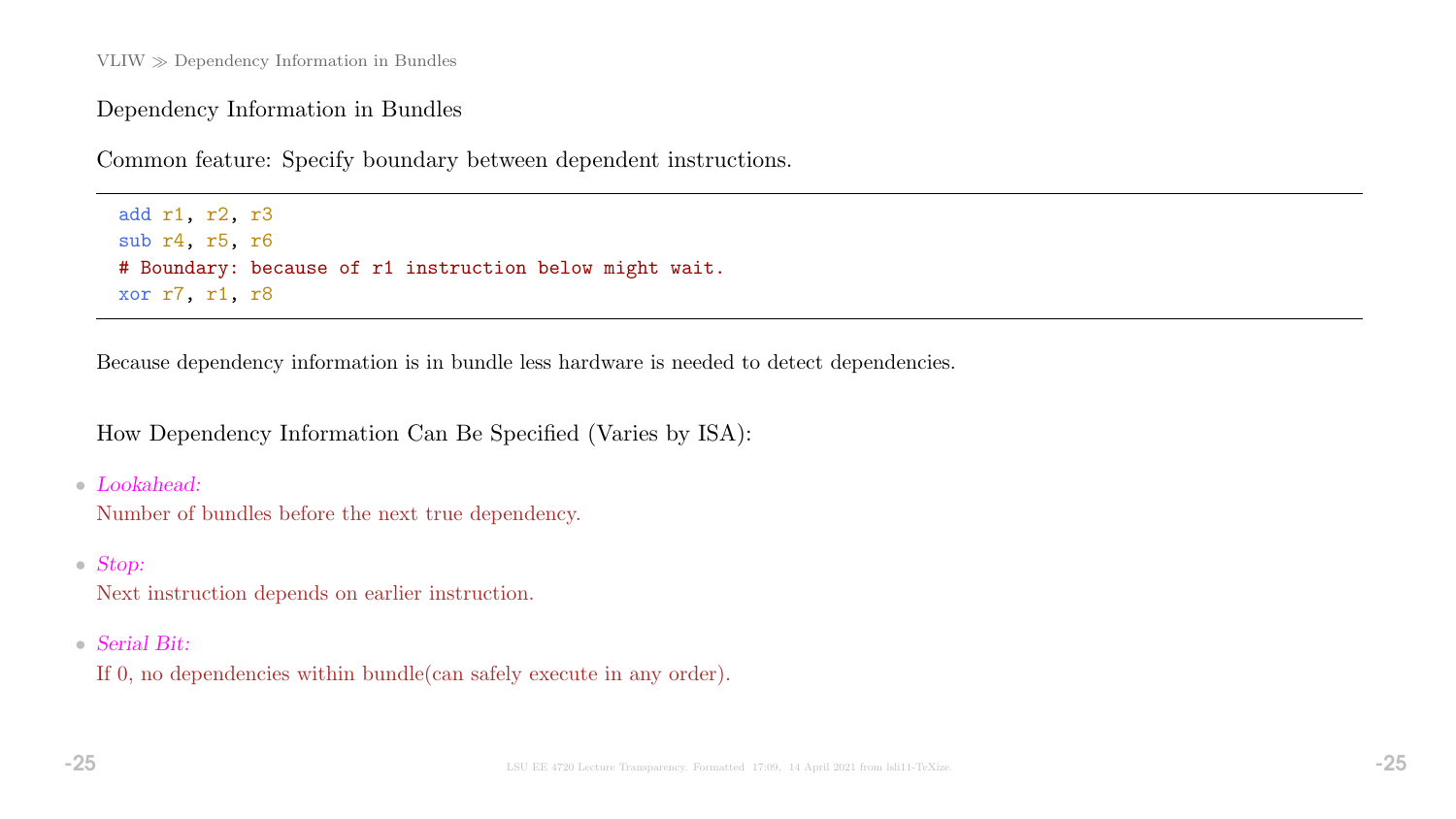VLIW Dependency Information in Bundles Specifying Dependencies Using Lookahead

# Specifying Dependencies Using Lookahead

Used in: Tera MTA.

#### Lookahead:

The number of consecutive following bundles not dependent on current bundle.

If lookahead 0, may be dependencies between current and next bundle.

If lookahead 1, no dependencies between current and next bundle, but may be dependencies between current and 2nd following bundle.

Setting the lookahead value:

Compiler analyzes dependencies in code, taking branches into account.

Sets lookahead based on nearest possible dependency.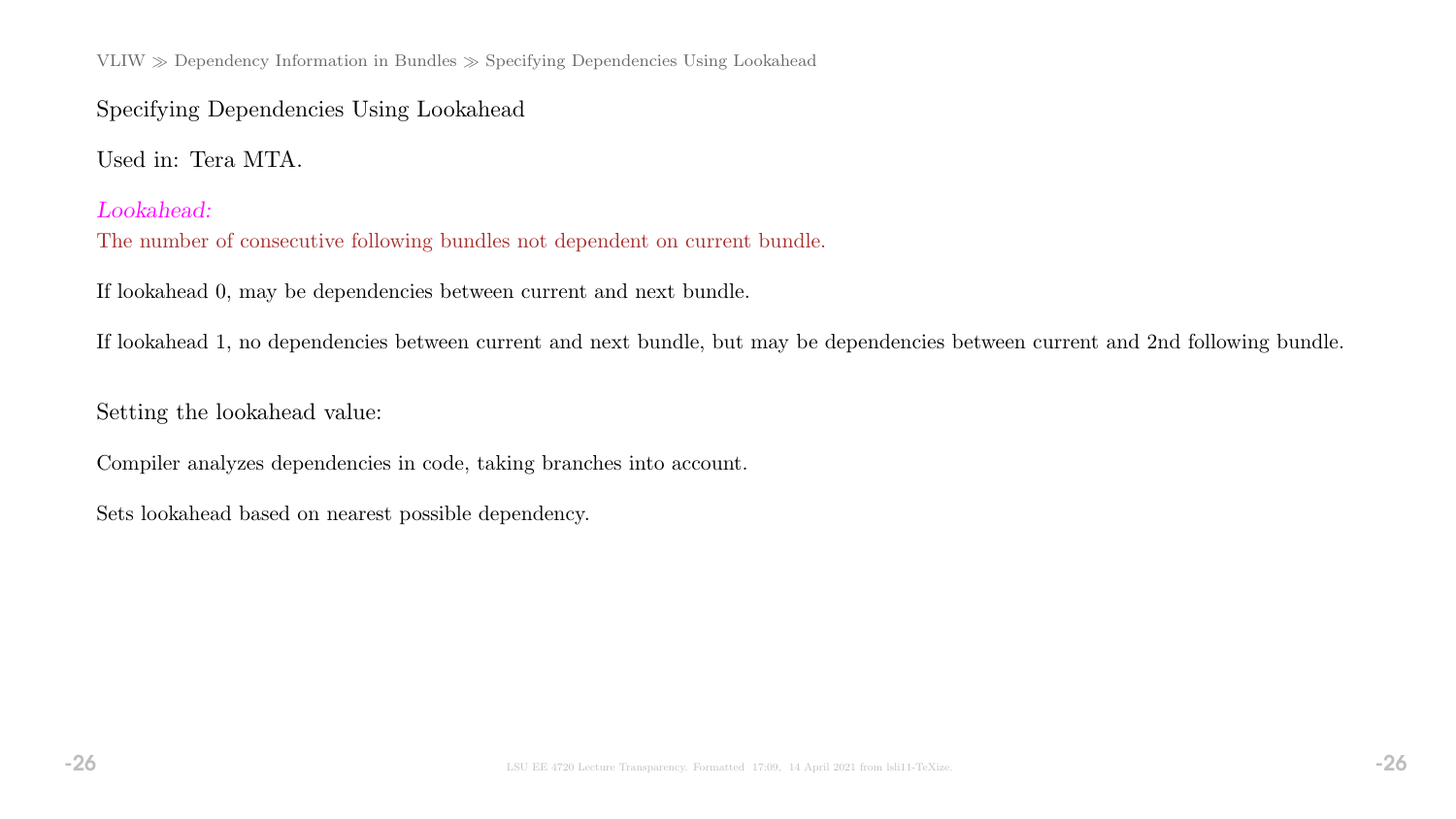Lookahead Example: (Two-instruction bundles.)

```
Bundle1: add r1, r2, r3
        add r4, r5, r6
        Lookahead = 1 # Bundle 2 not dependent.
Bundle2: add r7, r7, r9
         add r10, r11, r12
        Lookahead = 2 # Bundle 3 and Bundle 1 not dependent.
Bundle3: add r2, r1, r14
        bne r20, Bundle1
        Lookahead = 0 # Bundle 1 is dependent.
Bundle4: add r18, r8, r19
        bne r21, Bundle1
        Lookahead = 11 # Assuming twelfth bundle below uses r18.
Bundle5: nop
        nop
# (Next 10 bundles contain only nops)
```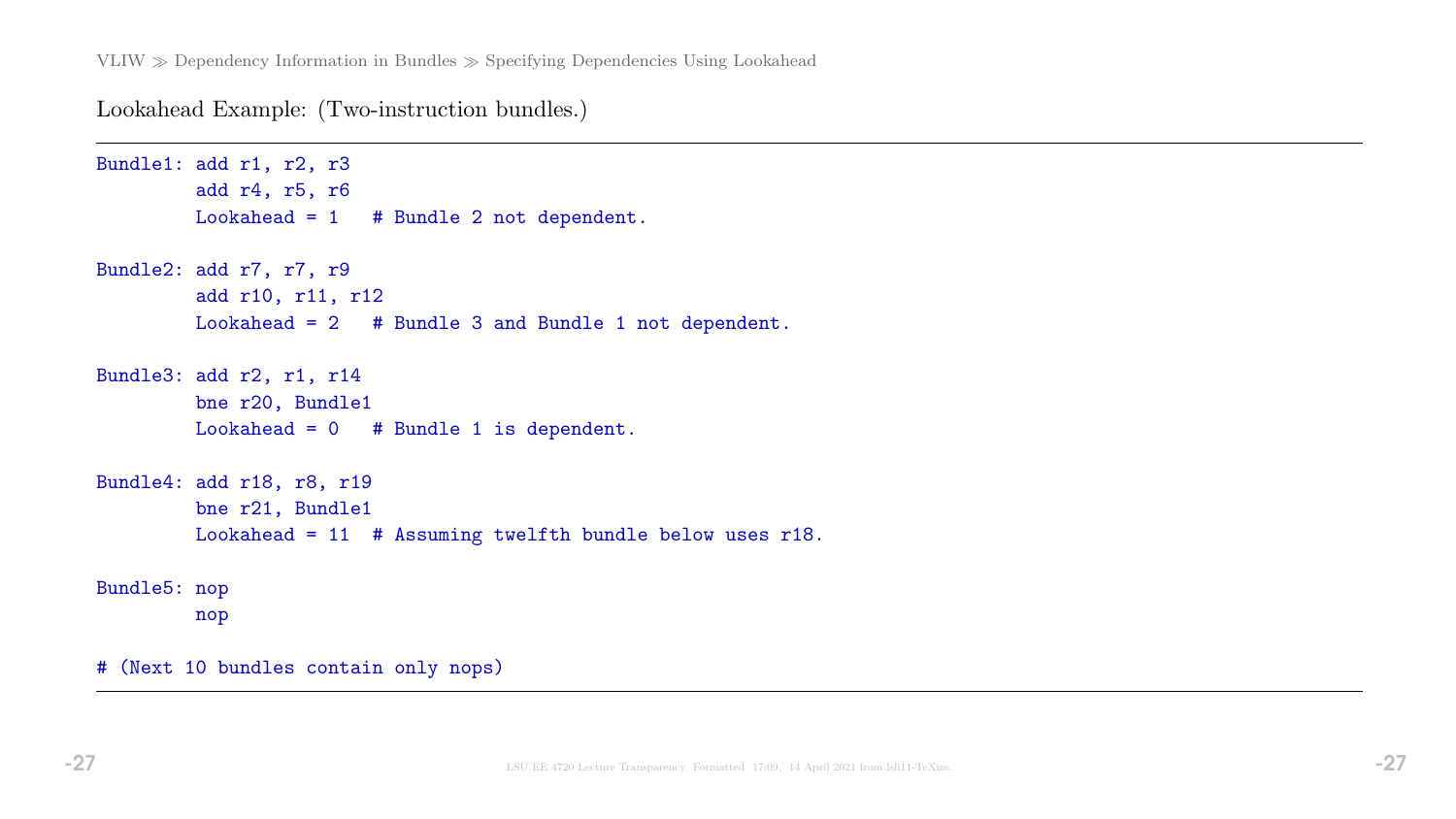VLIW  $\gg$  Dependency Information in Bundles  $\gg$  Specifying Dependencies Using Stops

Specifying Dependencies Using Stops

Used by: Itanium (née IA-64)

Stop:

Boundary between instructions with true dependencies and output dependencies.

Stop (and taken branches) divide instructions into groups.

Groups can span multiple bundles.

Within a group true and output register dependencies are not allowed, with minor exceptions.

Memory dependencies are allowed.

Assembler Notation (Itanium): Two consecutive semicolons: ;;.

Example:

L1: add  $r1 = r2$ ,  $r3$ L2: add r4= r5, r6 ;; L3: add r7= r1, r0 ;; L4: add r8= r7, r0 L5: add r9= r4, r0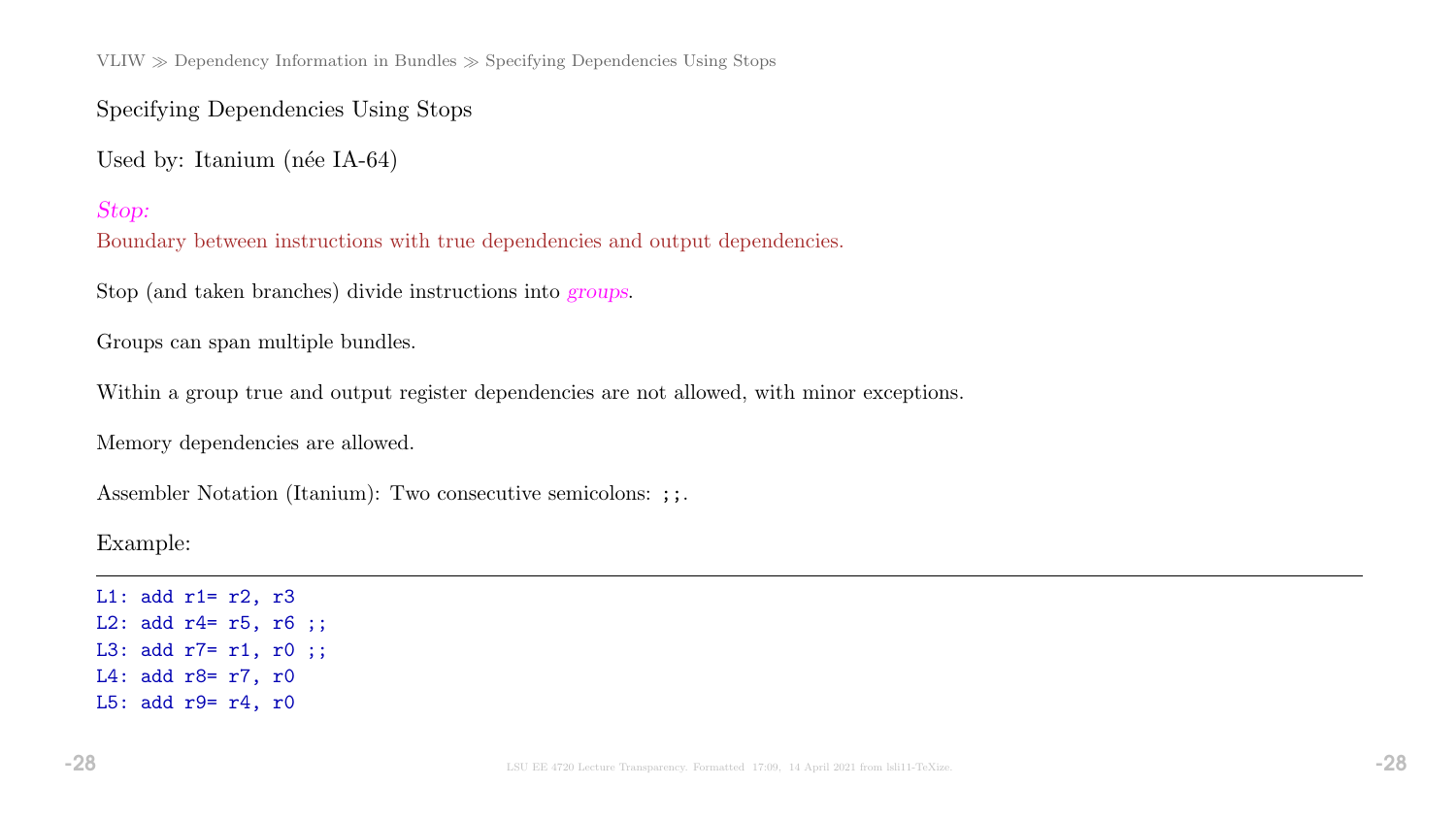VLIW  $\gg$  Dependency Information in Bundles  $\gg$  Specifying Dependencies Using Stops

! Three groups: Group 1: L1, L2; Group 2: L3; Group 3: L4, L5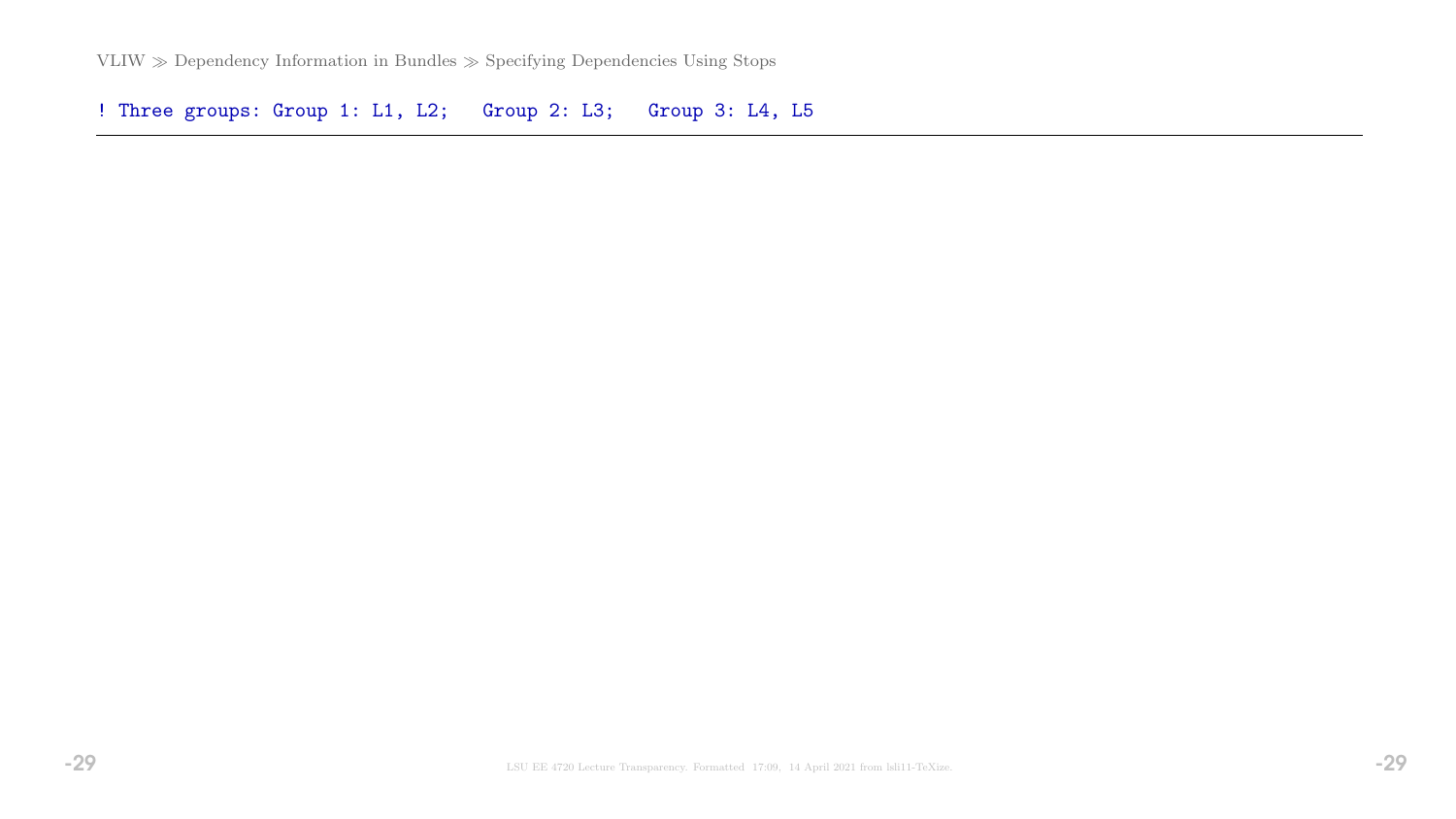VLIW and Superscalar Comparison

## VLIW and Superscalar Comparison

What is Being Compared

An n-way superscalar implementation of conventional ISA.

An n-way implementation of a VLIW ISA.

Common Benefit

Can potentially execute  $n$  instructions per cycle.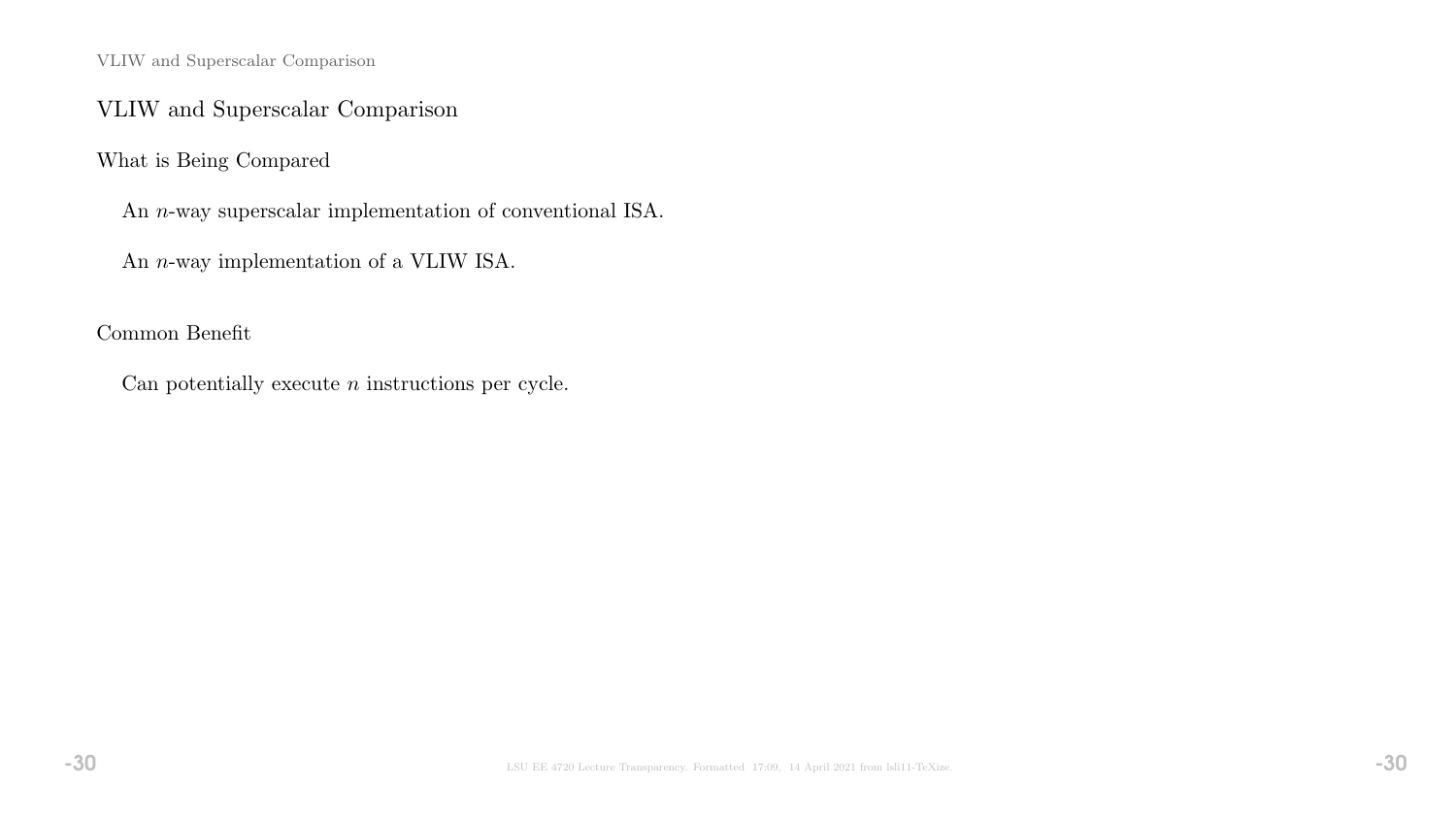Vector Instructions

## Vector Instructions

ISA Aspects of Vector Instructions:

CPU has a set of vector registers, typically 128 to 512 bits.

Each register holds several values.

Vector instruction performs operation on each value.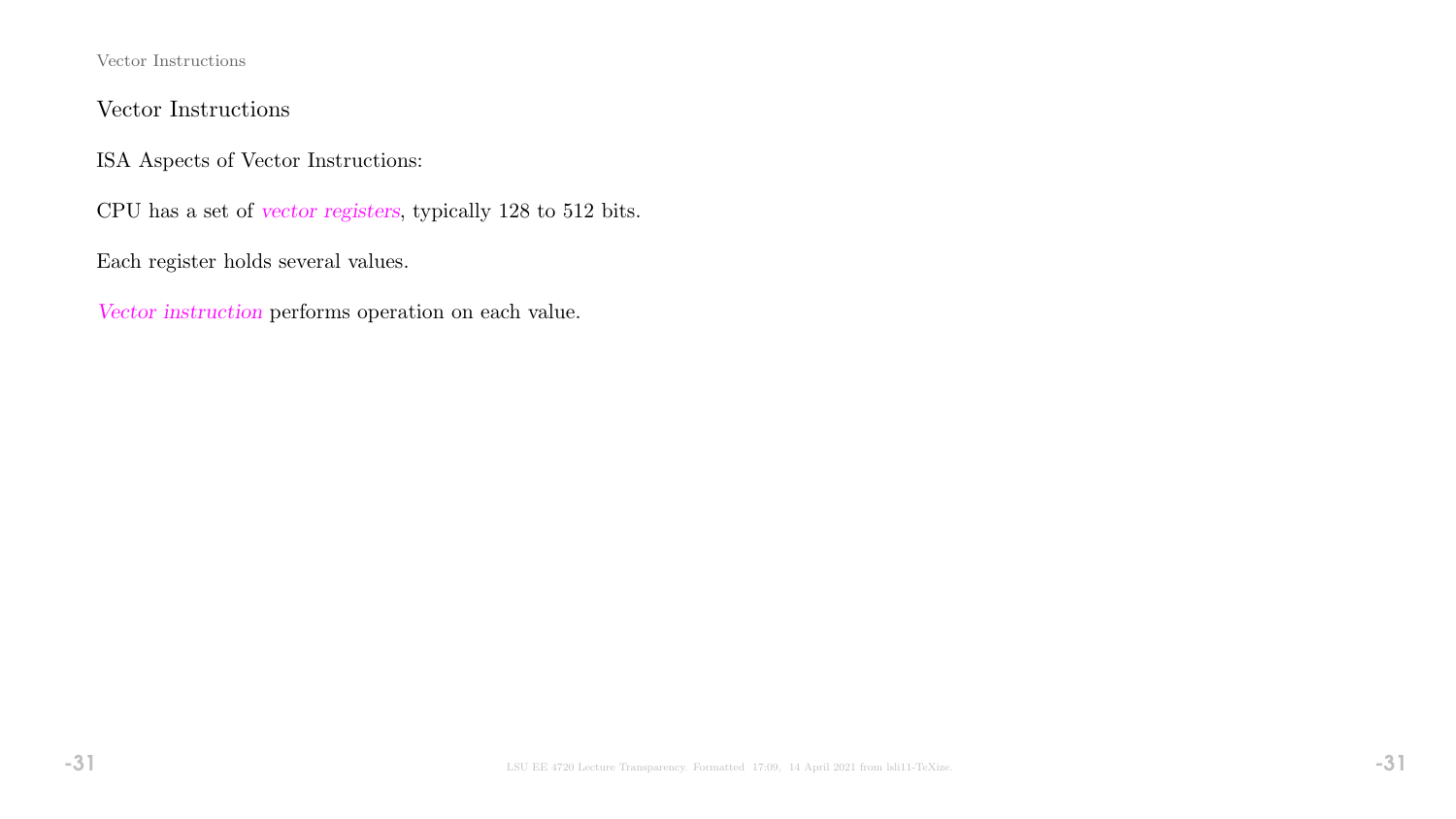Vector Instructions

Example: (Intel-64 AVX)

Consider MIPS Code

add.s f0, f2, f4 add.s f6, f8, f10 add.s f12, f14, f16 add.s f18, f20, f22

add.s f24, f26, f28 add.s f30, f32, f34 # MIPS actually lacks f32 and greater. add.s f36, f38, f40 add.s f42, f44, f46

Equivalent Intel-64 AVX Code

ymm0 - ymm15 are 256-bit vector registers, each holding 8 singles.

# ymm9 = { 1.1, 1.2, ..., 1.8 } #  $\text{ymm8} = \{ 2.01, 2.02, \ldots, 2.08 \}$ vaddps %ymm9, %ymm8, %ymm10 # ymm10 = ymm9 + ymm8 vaddps: Vector ADD Packed Single-precision #  $ymm10 = \{3.11, 3.22, \ldots 3.88\}.$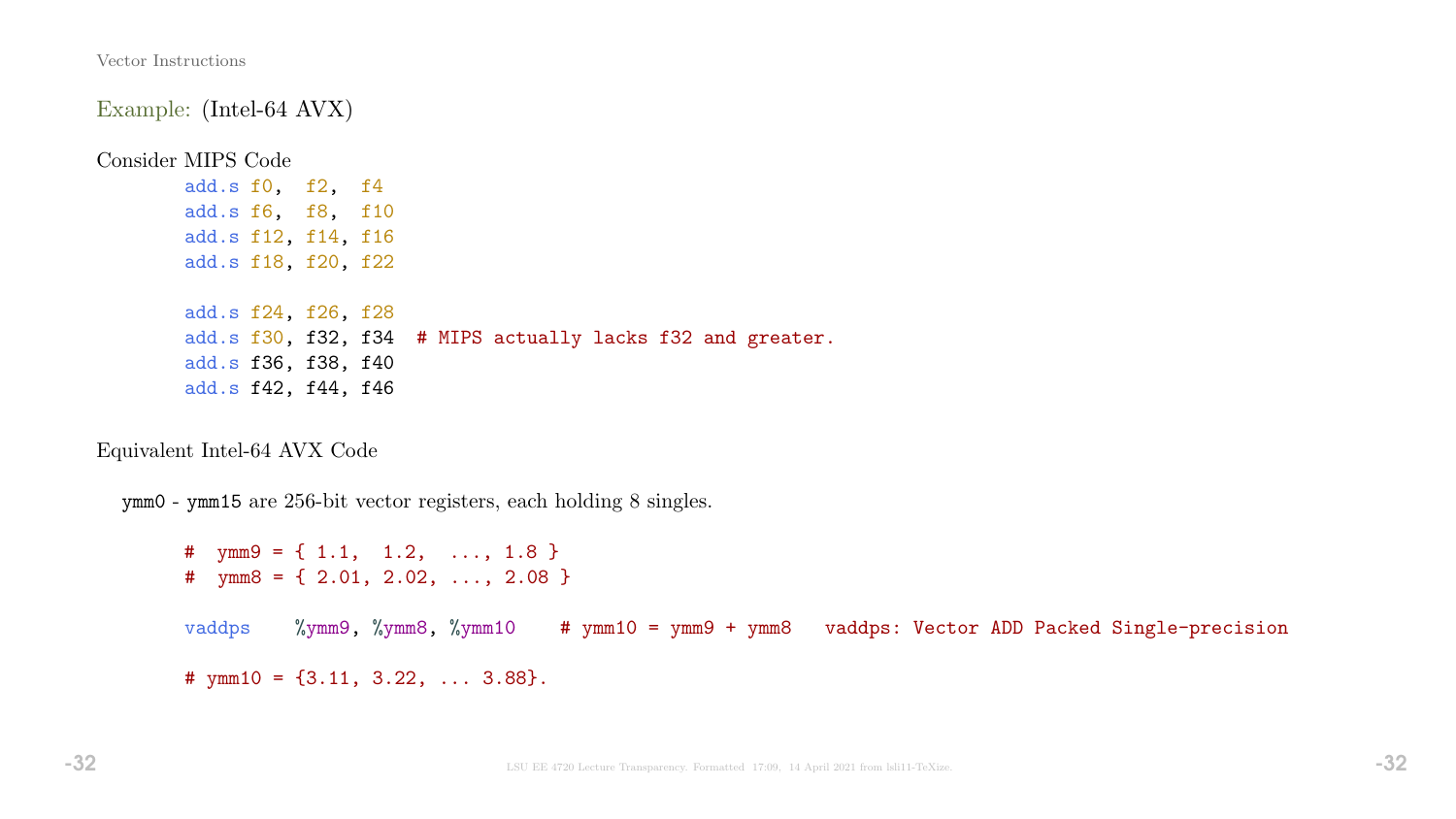## Vector Instruction Implementation

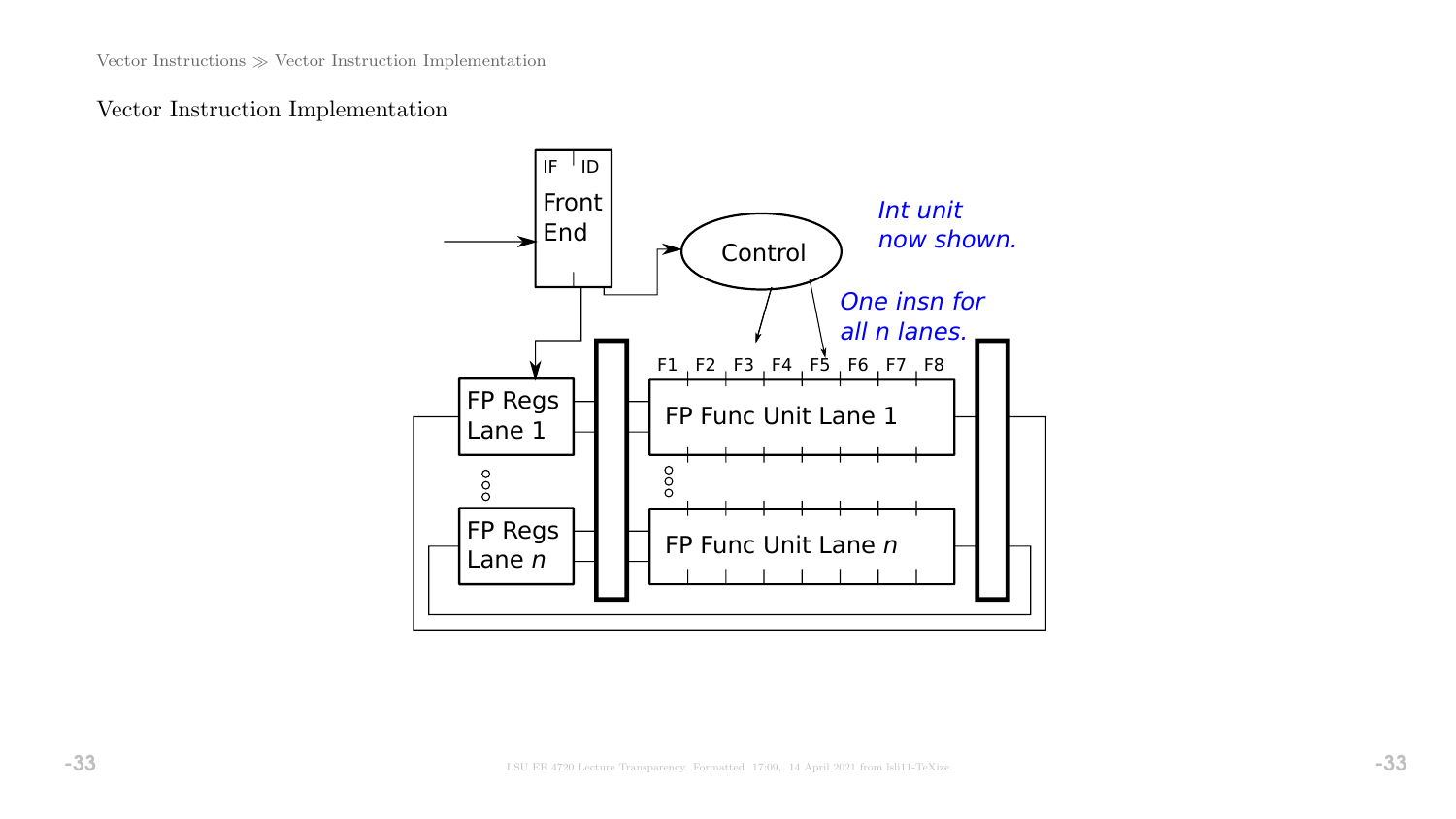Vector Instructions  $\gg$  Vector Instruction ISA Extensions

Vector Instruction ISA Extensions

IA-32, Intel 64

First Vector Extension: MMX— 64-bit vector registers.

SSE, SSE2-SSE4: 128-bit vector registers.

AVX, AVX2: 256-bit vector registers.

AVX512: 512-bit vector registers.

ARM:

A64 Advanced SIMD:  $32 \times 128$ -bit vector registers.

A32, T16 Advanced SIMD:  $32 \times 64$ -bit vector registers.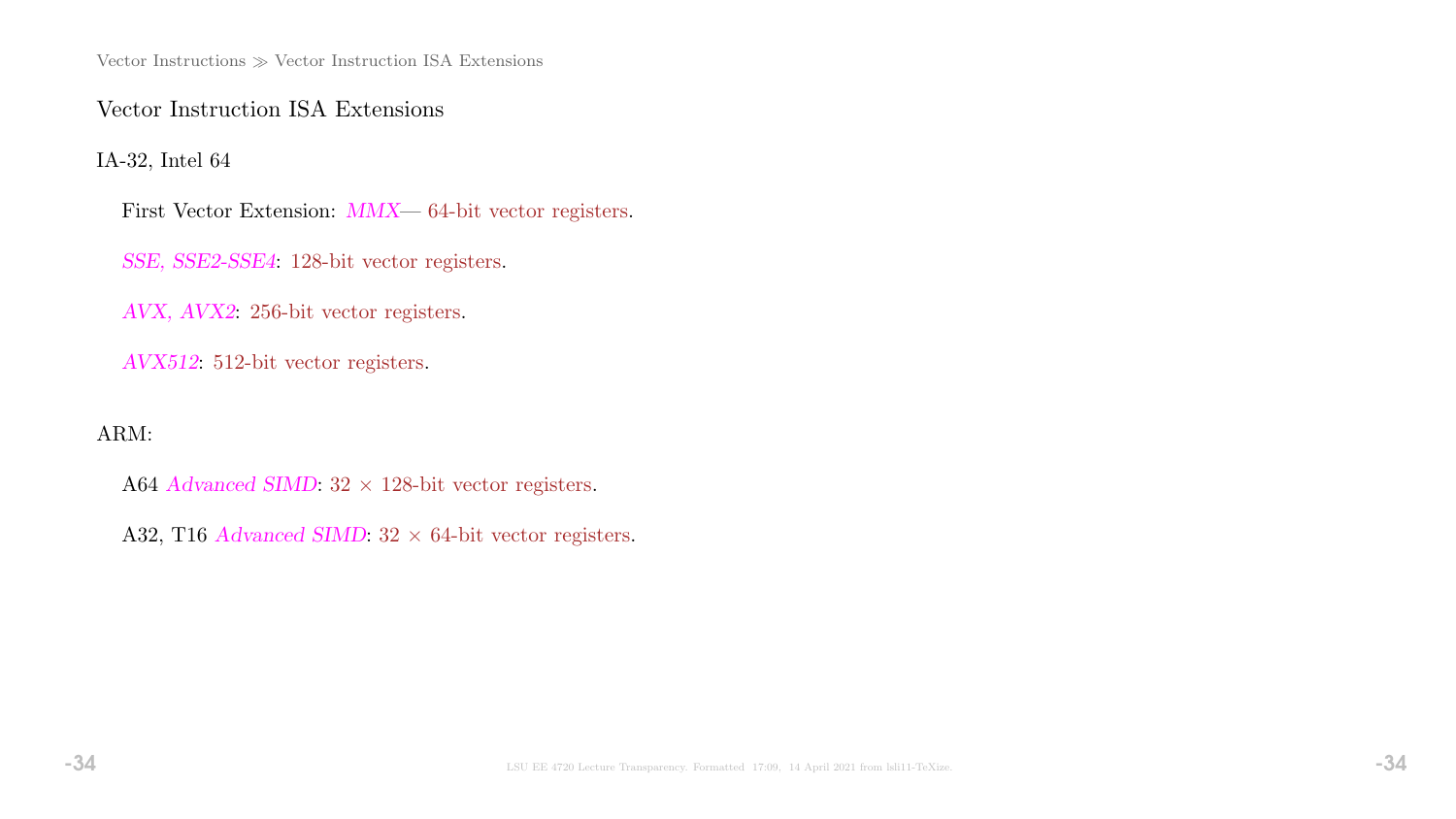#### Deep Pipelining

# Deep Pipelining

#### Deep Pipelining:

Increasing or using a large number of stages to improve the performance.

If each stage in a base design can be divided into exactly  $n$  stages ...

... such that the critical path in the new stages is  $\frac{1}{n}$  of the base design ...

 $\ldots$  and if pipeline latches have zero setup time  $\ldots$ 

... then performance will be  $n$  times larger.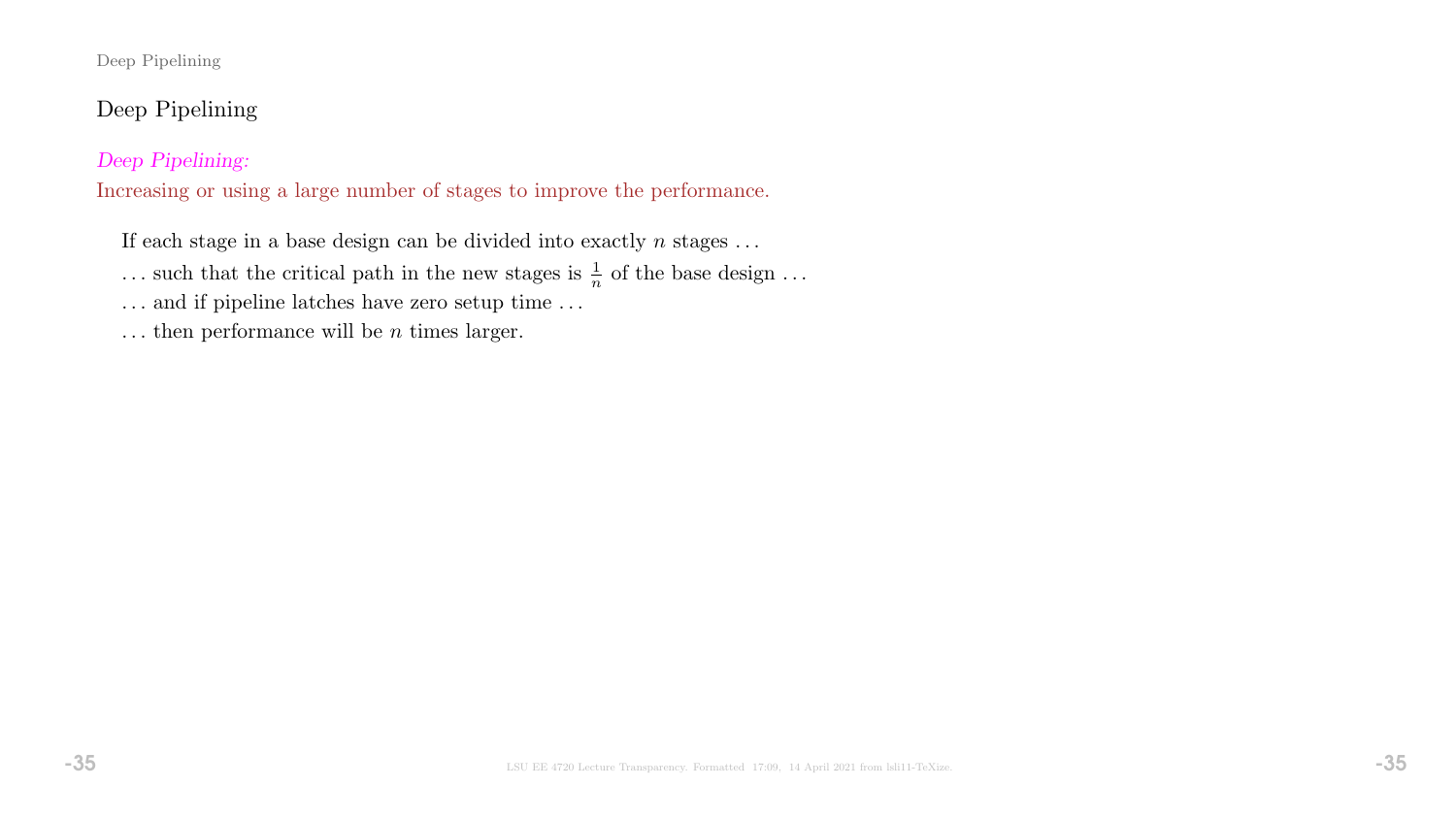Deep Pipelining  $\gg$  Pipelining Performance

## Pipelining Performance

Let  $t_n$  denote the time or an instruction to traverse an *n*-stage pipe.

Let  $t_L$  denote the setup time for a pipeline latch.

The latency of an  $n$ -stage unit is then

$$
t_n = t_1 + (n-1)t_L
$$

and the clock frequency is

$$
\phi = \left(t_L + \frac{t_1}{n}\right)^{-1}; \quad \text{or when } t_L \ll \frac{t_1}{n}, \quad \phi \approx \frac{n}{t_1},
$$

assuming that the unit is split perfectly into  $n$  pieces.